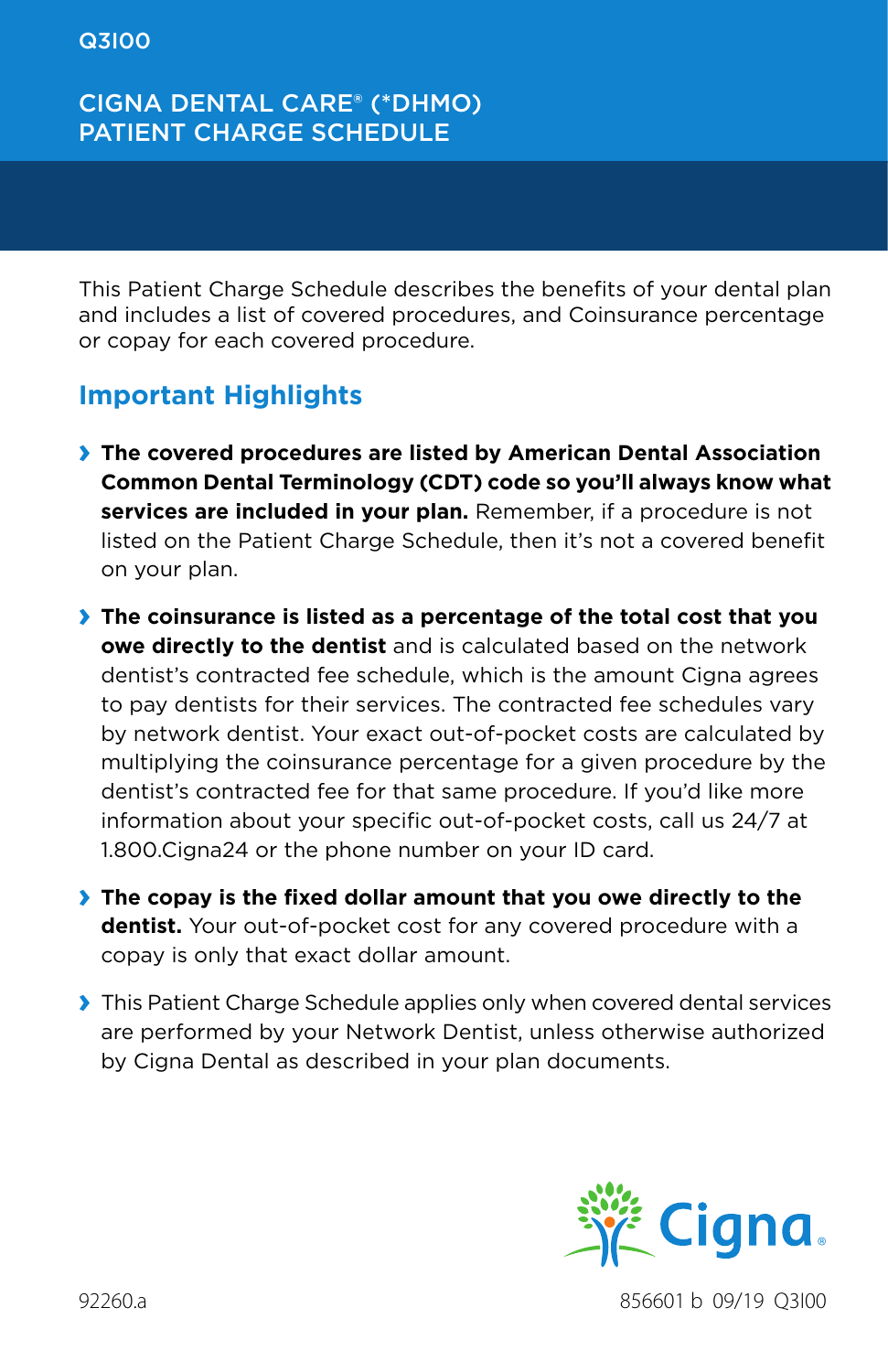# Important Highlights (Continued)

- **›** This Patient Charge Schedule applies to Specialty Care when an appropriate referral is made to a Network Specialty Periodontist or Oral Surgeon. You should verify with the Network Specialty Dentist that your treatment plan has been authorized for payment by Cigna Dental. Prior authorization is not required for specialty referrals for Pediatric, Orthodontic and Endodontic services. You may select a Network Pediatric Dentist for your child under the age of 13 by calling Member Services at 1.800.Cigna24 to get a list of Network Pediatric Dentists in your area. Coverage for treatment by a Pediatric Dentist ends on your child's 13th birthday; however, exceptions for medical reasons may be considered on an individual basis. Your Network General Dentist will provide care upon your child's 13th birthday.
- **›** Procedures not listed on this Patient Charge Schedule are not covered and are the patient's responsibility at the dentist's usual fees.
- **›** The cost of gold/high noble metal is an additional charge for any procedure (i.e., inlays, crowns, bridges or partial dentures) and is the patient's responsibility.
- **›** Cigna Dental considers infection control and/or sterilization to be incidental to and part of the charges for services provided and not separately chargeable.
- **›** The administration of I.V. sedation, general anesthesia, and/or Nitrous Oxide is not covered except as specifically listed on this Patient Charge Schedule. The application of local anesthetic is covered as part of your dental treatment.
- **›** This Patient Charge Schedule is subject to annual change in accordance with the terms of the group agreement.
- **›** Procedures listed on the Patient Charge Schedule are subject to the plan limitations and exclusions described in your plan book/certificate of coverage and/or group contract.
- **›** All patient charges correspond to the Patient Charge Schedule in effect on the date the procedure is initiated.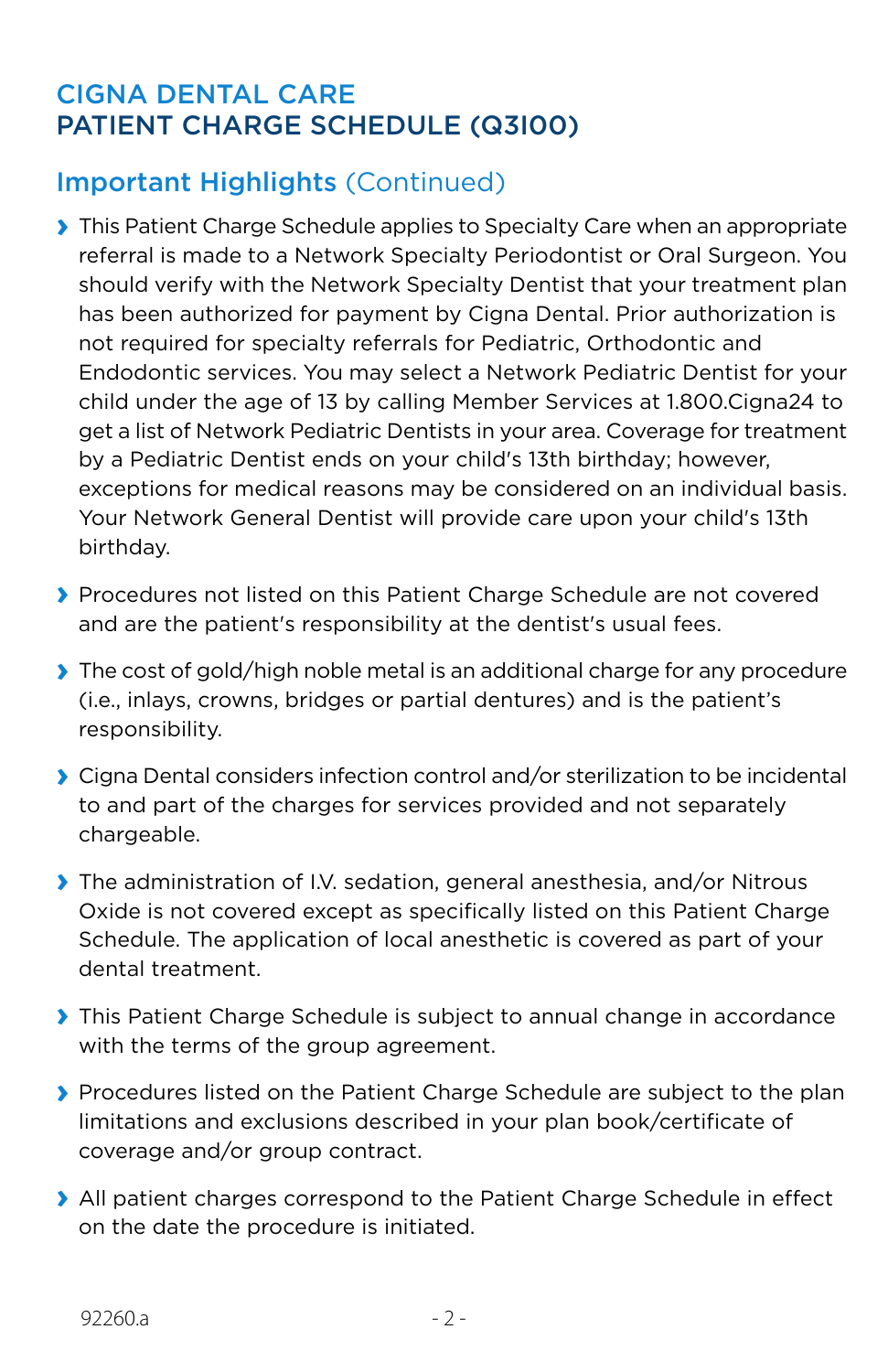| <b>Code</b>                                                                                             | <b>Procedure Description</b>                                                                                                                                                                                                                                                                                                                        | <b>Patient</b><br><b>Charge</b> |
|---------------------------------------------------------------------------------------------------------|-----------------------------------------------------------------------------------------------------------------------------------------------------------------------------------------------------------------------------------------------------------------------------------------------------------------------------------------------------|---------------------------------|
| Office visit fee (per patient, per office visit in addition to any other applicable patient<br>charges) |                                                                                                                                                                                                                                                                                                                                                     |                                 |
|                                                                                                         | Office visit fee                                                                                                                                                                                                                                                                                                                                    | \$0.00                          |
|                                                                                                         | Diagnostic/preventive - Oral evaluations are limited to a combined total of 4 of the<br>following evaluations during a 12 consecutive month period: Periodic oral evaluations<br>(D0120), comprehensive oral evaluations (D0150), comprehensive periodontal evaluations<br>(D0180), and oral evaluations for patients under 3 years of age (D0145). |                                 |
| D9310                                                                                                   | Consultation (diagnostic service provided by dentist or physician<br>other than requesting dentist or physician)                                                                                                                                                                                                                                    | 0%                              |
| D9430                                                                                                   | Office visit for observation - No other services performed                                                                                                                                                                                                                                                                                          | 0%                              |
| D9450                                                                                                   | Case presentation - Detailed and extensive treatment planning                                                                                                                                                                                                                                                                                       | 0%                              |
| D0120                                                                                                   | Periodic oral evaluation - Established patient                                                                                                                                                                                                                                                                                                      | 0%                              |
| D0140                                                                                                   | Limited oral evaluation - Problem focused                                                                                                                                                                                                                                                                                                           | $0\%$                           |
| D0145                                                                                                   | Oral evaluation for a patient under 3 years of age and counseling<br>with primary caregiver                                                                                                                                                                                                                                                         | 0%                              |
| D0150                                                                                                   | Comprehensive oral evaluation - New or established patient                                                                                                                                                                                                                                                                                          | 0%                              |
| D0160                                                                                                   | Detailed and extensive oral evaluation - Problem focused, by<br>report (limit 2 per calendar year; only covered in conjunction with<br>Temporomandibular Joint (TMJ) evaluation)                                                                                                                                                                    | 0%                              |
| D0170                                                                                                   | Re-evaluation - Limited, problem focused (established patient;<br>not post-operative visit)                                                                                                                                                                                                                                                         | 0%                              |
| D0171                                                                                                   | Re-evaluation - Post-operative office visit                                                                                                                                                                                                                                                                                                         | 0%                              |
| D0180                                                                                                   | Comprehensive periodontal evaluation - New or established<br>patient                                                                                                                                                                                                                                                                                | 0%                              |
| D0210                                                                                                   | X-rays intraoral - Complete series of radiographic images (limit<br>1 every 3 years)                                                                                                                                                                                                                                                                | 0%                              |
| D0220                                                                                                   | X-rays intraoral - Periapical - First radiographic image                                                                                                                                                                                                                                                                                            | 0%                              |
| D0230                                                                                                   | X-rays intraoral - Periapical - Each additional radiographic image                                                                                                                                                                                                                                                                                  | 0%                              |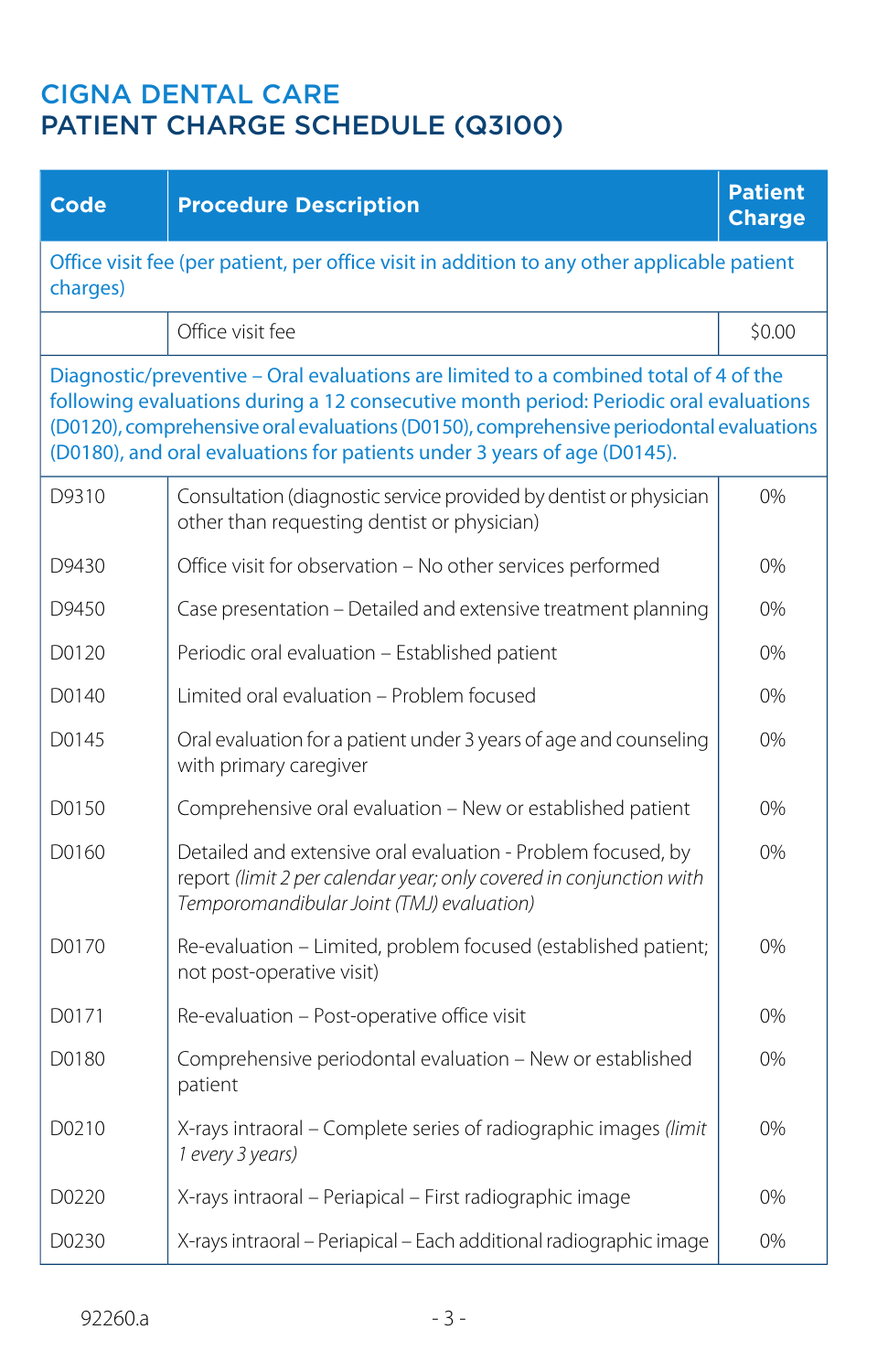| <b>Code</b> | <b>Procedure Description</b>                                                                                                                                                                                                                                                            | <b>Patient</b><br><b>Charge</b> |
|-------------|-----------------------------------------------------------------------------------------------------------------------------------------------------------------------------------------------------------------------------------------------------------------------------------------|---------------------------------|
| D0240       | X-rays intraoral - Occlusal radiographic image                                                                                                                                                                                                                                          | $0\%$                           |
| D0250       | X-rays extraoral - 2D projection radiographic image created<br>using a stationary radiation source, and detector                                                                                                                                                                        | 0%                              |
| D0251       | Extra-oral posterior dental radiographic image (limit 1 per calendar<br>year)                                                                                                                                                                                                           | 0%                              |
| D0270       | X-rays (bitewing) - Single radiographic image                                                                                                                                                                                                                                           | 0%                              |
| D0272       | X-rays (bitewings) - 2 radiographic images                                                                                                                                                                                                                                              | 0%                              |
| D0273       | X-rays (bitewings) - 3 radiographic images                                                                                                                                                                                                                                              | 0%                              |
| D0274       | X-rays (bitewings) - 4 radiographic images                                                                                                                                                                                                                                              | 0%                              |
| D0277       | X-rays (bitewings, vertical) – 7 to 8 radiographic images                                                                                                                                                                                                                               | 0%                              |
| D0330       | X-rays (panoramic radiographic image) - (limit 1 every 3 years)                                                                                                                                                                                                                         | 0%                              |
| D0350       | 2D oral/facial photographic images obtained intra-orally or<br>extra-orally                                                                                                                                                                                                             | 40%                             |
| D0351       | 3D photographic image                                                                                                                                                                                                                                                                   | 40%                             |
| D0364       | Cone beam CT capture and interpretation with limited field of<br>view - Less than one whole jaw (only covered in conjunction with<br>the surgical placement of an implant; limit of a total of only one<br>D0364, D0365, D0366, or D0367 per calendar year)                             | 40%                             |
| D0365       | Cone beam CT capture and interpretation with field of view of<br>one full dental arch - Mandible (only covered in conjunction with<br>the surgical placement of an implant; limit of a total of only one<br>D0364, D0365, D0366, or D0367 per calendar year)                            | 40%                             |
| D0366       | Cone beam CT capture and interpretation with field of view of<br>one full dental arch - Maxilla, with or without cranium (only<br>covered in conjunction with the surgical placement of an implant;<br>limit of a total of only one D0364, D0365, D0366, or D0367 per<br>calendar year) | 40%                             |
| D0367       | Cone beam CT capture and interpretation with field of view of<br>both jaws, with or without cranium (only covered in conjunction                                                                                                                                                        | 40%                             |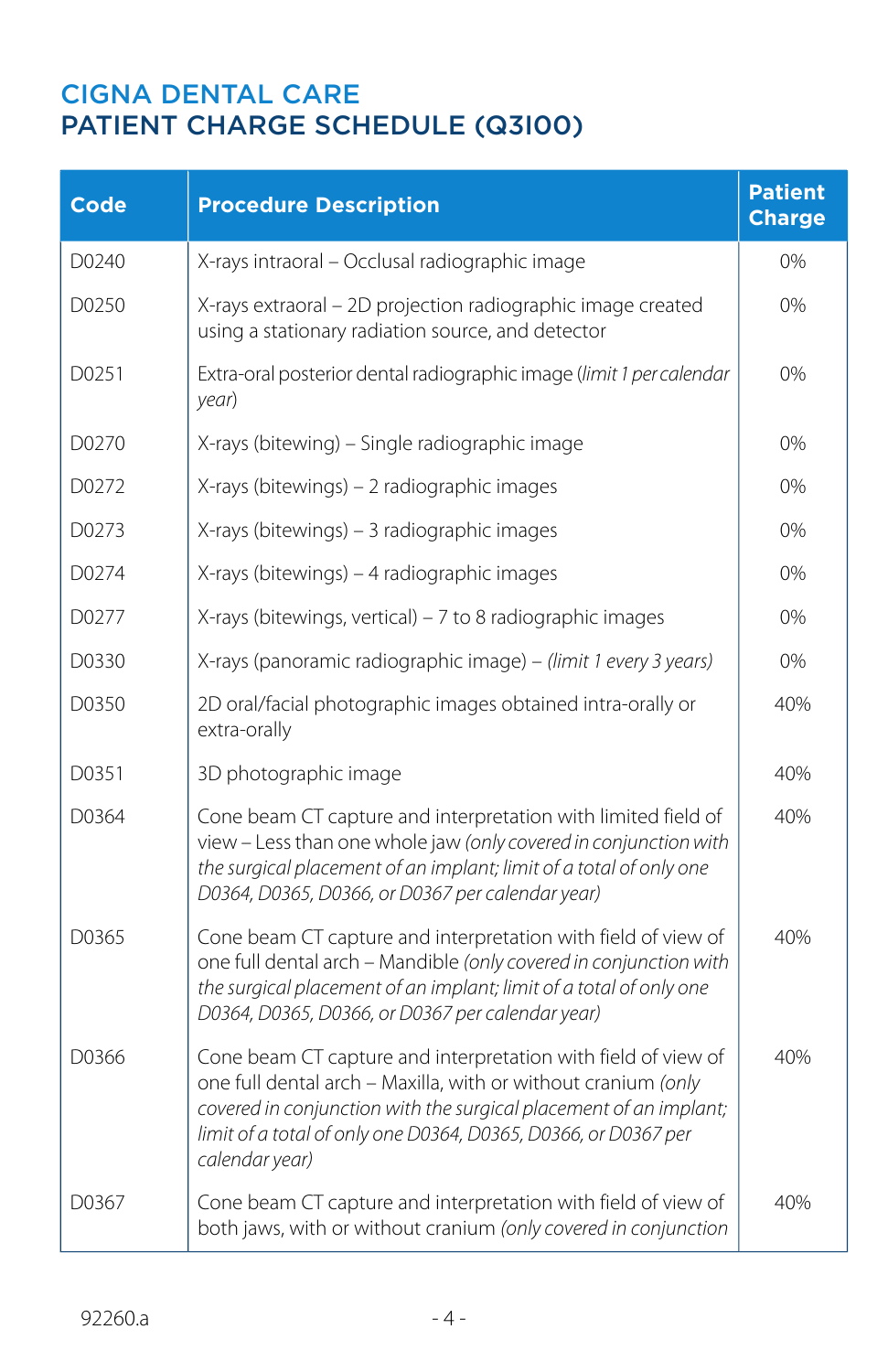| <b>Code</b>       | <b>Procedure Description</b>                                                                                                                                                                           | <b>Patient</b><br><b>Charge</b> |
|-------------------|--------------------------------------------------------------------------------------------------------------------------------------------------------------------------------------------------------|---------------------------------|
|                   | with the surgical placement of an implant; limit of a total of only<br>one D0364, D0365, D0366, or D0367 per calendar year)                                                                            |                                 |
| D0368             | Cone beam CT capture and interpretation for TMJ series<br>including two or more exposures (limit 1 per calendar year; only<br>covered in conjunction with Temporomandibular Joint (TMJ)<br>evaluation) | 40%                             |
| D0415             | Collection of microorganisms for culture and sensitivity                                                                                                                                               | 0%                              |
| D0425             | Caries susceptibility tests                                                                                                                                                                            | 0%                              |
| D0431             | Oral cancer screening using a special light source                                                                                                                                                     | 0%                              |
| D0460             | Pulp vitality tests                                                                                                                                                                                    | 0%                              |
| D0470             | Diagnostic casts                                                                                                                                                                                       | 40%                             |
| D0472             | Pathology report - Gross examination of lesion (only when tooth<br>related)                                                                                                                            | 0%                              |
| D0473             | Pathology report - Microscopic examination of lesion (only when<br>tooth related)                                                                                                                      | 0%                              |
| D0474             | Pathology report - Microscopic examination of lesion and area<br>(only when tooth related)                                                                                                             | 0%                              |
| D0486             | Laboratory accession of brush biopsy sample, microscopic<br>examination, preparation and transmission of written report                                                                                | 0%                              |
| D1110             | Prophylaxis (cleaning) - Adult (limit 2 per calendar year)                                                                                                                                             | 0%                              |
|                   | Additional prophylaxis (cleaning) - In addition to the 2<br>prophylaxes (cleanings) allowed per calendar year                                                                                          | \$40.00                         |
| D <sub>1120</sub> | Prophylaxis (cleaning) - Child (limit 2 per calendar year)                                                                                                                                             | $0\%$                           |
|                   | Additional prophylaxis (cleaning) - In addition to the 2<br>prophylaxes (cleanings) allowed per calendar year                                                                                          | \$30.00                         |
| D1206             | Topical application of fluoride varnish (limit 2 per calendar year).<br>There is a combined limit of a total of 2 D1206s and/or D1208s per<br>calendar year.                                           | 0%                              |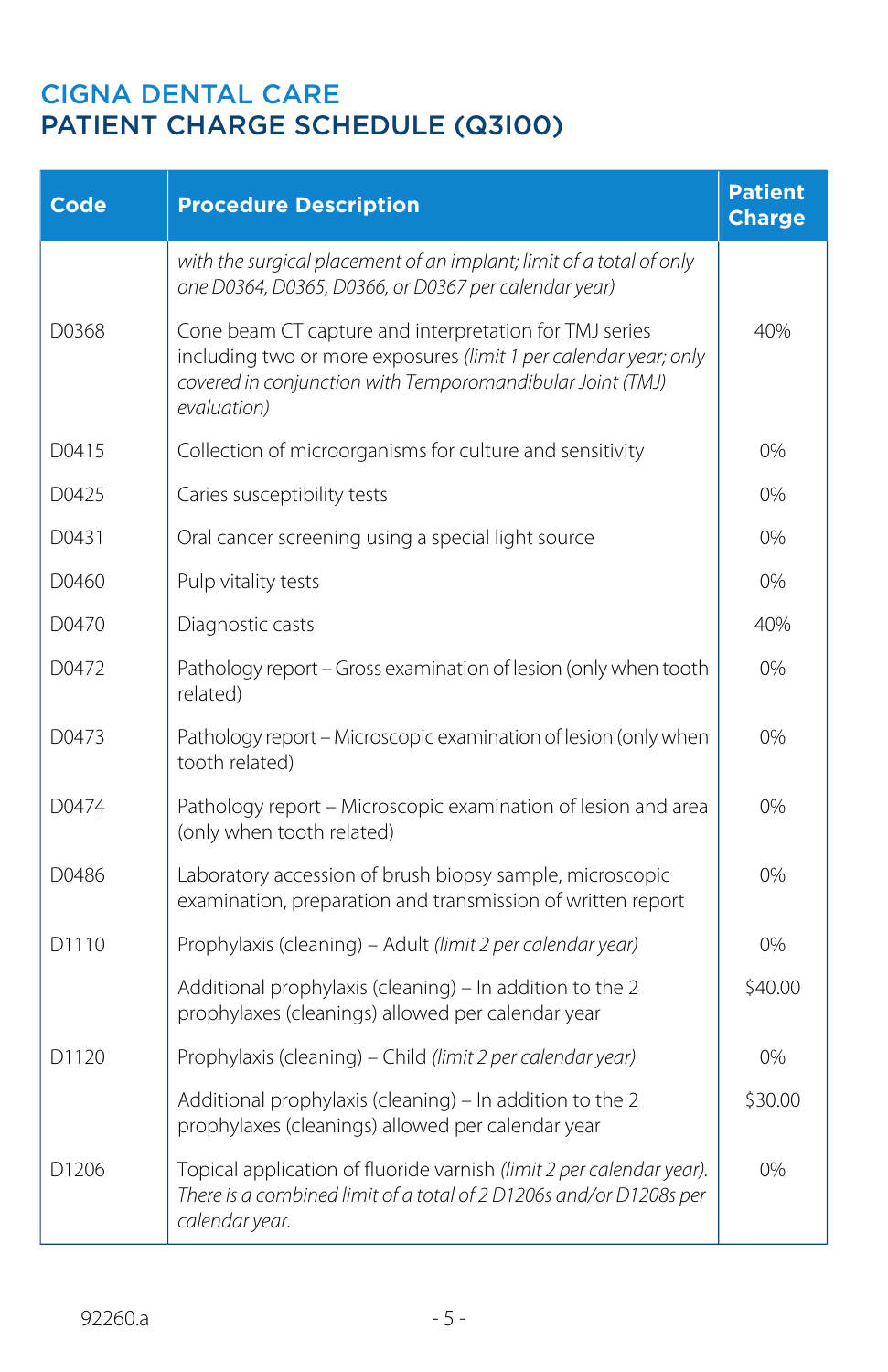| <b>Code</b>       | <b>Procedure Description</b>                                                                                                                                                                                                                                | <b>Patient</b><br><b>Charge</b> |
|-------------------|-------------------------------------------------------------------------------------------------------------------------------------------------------------------------------------------------------------------------------------------------------------|---------------------------------|
|                   | Additional topical application of fluoride varnish in addition to<br>any combination of two (2) D1206s (topical application of fluoride<br>varnish) and/or D1208s (topical application of fluoride - excluding<br>varnish) per calendar year.               | \$15.00                         |
| D <sub>1208</sub> | Topical application of fluoride - Excluding varnish (limit 2 per<br>calendar year) There is a combined limit of a total of 2 D1208s and/<br>or D1206s per calendar year.                                                                                    | 0%                              |
|                   | Additional topical application of fluoride - Excluding varnish - In<br>addition to any combination of two (2) D1206s (topical<br>applications of fluoride varnish) and/or D1208s (topical<br>application of fluoride - excluding varnish) per calendar year | \$15.00                         |
| D1310             | Nutritional counseling for control of dental disease                                                                                                                                                                                                        | 0%                              |
| D <sub>1320</sub> | Tobacco counseling for the control and prevention of oral<br>disease                                                                                                                                                                                        | 0%                              |
| D1330             | Oral hygiene instructions                                                                                                                                                                                                                                   | 0%                              |
| D1351             | Sealant - Per tooth                                                                                                                                                                                                                                         | 0%                              |
| D1352             | Preventive resin restoration in a moderate to high caries risk<br>patient - Permanent tooth                                                                                                                                                                 | 0%                              |
| D1353             | Sealant repair - Per tooth                                                                                                                                                                                                                                  | 0%                              |
| D1354             | Interim caries arresting medicament application                                                                                                                                                                                                             | 0%                              |
| D1510             | Space maintainer - Fixed - Unilateral                                                                                                                                                                                                                       | 0%                              |
| D <sub>1515</sub> | Space maintainer - Fixed - Bilateral                                                                                                                                                                                                                        | 0%                              |
| D1520             | Space maintainer - Removable - Unilateral                                                                                                                                                                                                                   | 0%                              |
| D <sub>1525</sub> | Space maintainer - Removable - Bilateral                                                                                                                                                                                                                    | 0%                              |
| D1550             | Re-cement or re-bond space maintainer                                                                                                                                                                                                                       | 0%                              |
| D1555             | Removal of fixed space maintainer                                                                                                                                                                                                                           | 0%                              |
| D <sub>1575</sub> | Distal shoe space maintainer - Fixed - Unilateral                                                                                                                                                                                                           | 0%                              |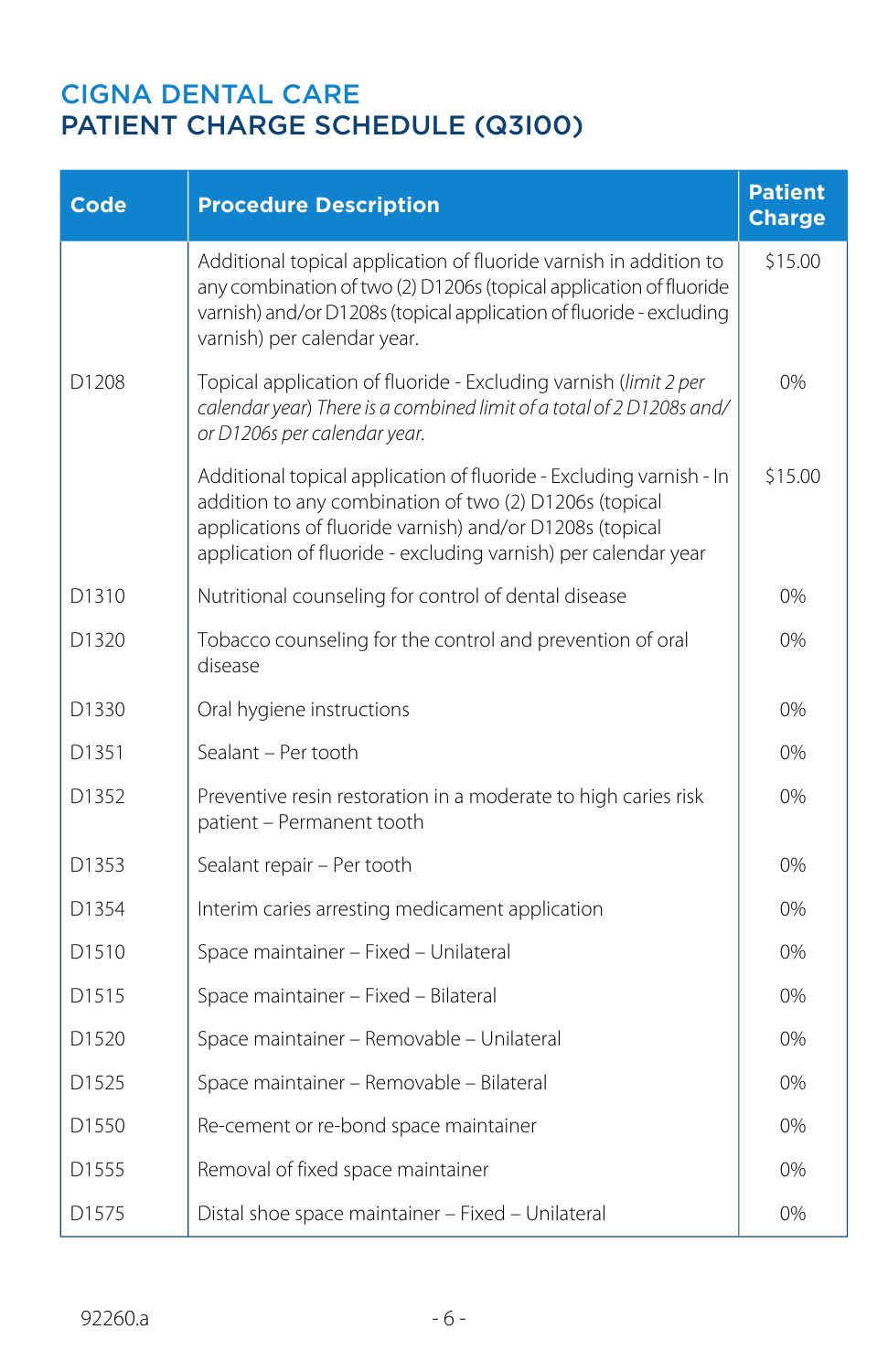| Code                                                                                                                                                                                                                               | <b>Procedure Description</b>                                                                                                                                                                                                                                                                                                                                                                                                                                                                                                                                                                                                                                                                                 | <b>Patient</b><br><b>Charge</b> |
|------------------------------------------------------------------------------------------------------------------------------------------------------------------------------------------------------------------------------------|--------------------------------------------------------------------------------------------------------------------------------------------------------------------------------------------------------------------------------------------------------------------------------------------------------------------------------------------------------------------------------------------------------------------------------------------------------------------------------------------------------------------------------------------------------------------------------------------------------------------------------------------------------------------------------------------------------------|---------------------------------|
|                                                                                                                                                                                                                                    | Restorative (fillings, including polishing)                                                                                                                                                                                                                                                                                                                                                                                                                                                                                                                                                                                                                                                                  |                                 |
| D2140                                                                                                                                                                                                                              | Amalgam - 1 surface, primary or permanent                                                                                                                                                                                                                                                                                                                                                                                                                                                                                                                                                                                                                                                                    | 0%                              |
| D <sub>2150</sub>                                                                                                                                                                                                                  | Amalgam - 2 surfaces, primary or permanent                                                                                                                                                                                                                                                                                                                                                                                                                                                                                                                                                                                                                                                                   | 0%                              |
| D <sub>2160</sub>                                                                                                                                                                                                                  | Amalgam - 3 surfaces, primary or permanent                                                                                                                                                                                                                                                                                                                                                                                                                                                                                                                                                                                                                                                                   | 0%                              |
| D2161                                                                                                                                                                                                                              | Amalgam - 4 or more surfaces, primary or permanent                                                                                                                                                                                                                                                                                                                                                                                                                                                                                                                                                                                                                                                           | 0%                              |
| D2330                                                                                                                                                                                                                              | Resin-based composite - 1 surface, anterior                                                                                                                                                                                                                                                                                                                                                                                                                                                                                                                                                                                                                                                                  | 0%                              |
| D2331                                                                                                                                                                                                                              | Resin-based composite - 2 surfaces, anterior                                                                                                                                                                                                                                                                                                                                                                                                                                                                                                                                                                                                                                                                 | 0%                              |
| D2332                                                                                                                                                                                                                              | Resin-based composite - 3 surfaces, anterior                                                                                                                                                                                                                                                                                                                                                                                                                                                                                                                                                                                                                                                                 | 0%                              |
| D2335                                                                                                                                                                                                                              | Resin-based composite - 4 or more surfaces or involving incisal<br>angle, anterior                                                                                                                                                                                                                                                                                                                                                                                                                                                                                                                                                                                                                           | 0%                              |
| D2390                                                                                                                                                                                                                              | Resin-based composite crown, anterior                                                                                                                                                                                                                                                                                                                                                                                                                                                                                                                                                                                                                                                                        | 40%                             |
| D <sub>2</sub> 391                                                                                                                                                                                                                 | Resin-based composite – 1 surface, posterior                                                                                                                                                                                                                                                                                                                                                                                                                                                                                                                                                                                                                                                                 | 0%                              |
| D2392                                                                                                                                                                                                                              | Resin-based composite - 2 surfaces, posterior                                                                                                                                                                                                                                                                                                                                                                                                                                                                                                                                                                                                                                                                | 0%                              |
| D2393                                                                                                                                                                                                                              | Resin-based composite - 3 surfaces, posterior                                                                                                                                                                                                                                                                                                                                                                                                                                                                                                                                                                                                                                                                | 0%                              |
| D <sub>2</sub> 394                                                                                                                                                                                                                 | Resin-based composite - 4 or more surfaces, posterior                                                                                                                                                                                                                                                                                                                                                                                                                                                                                                                                                                                                                                                        | 0%                              |
| Crown and bridge - All charges for crown and bridge (fixed partial denture) are per unit<br>(each replacement or supporting tooth equals 1 unit). Coverage for replacement of<br>crowns and bridges is limited to 1 every 5 years. |                                                                                                                                                                                                                                                                                                                                                                                                                                                                                                                                                                                                                                                                                                              |                                 |
| D <sub>2510</sub>                                                                                                                                                                                                                  | No more than an additional \$150 per tooth/unit charge for<br>crowns, inlays, onlays, post and cores, and veneers if your dentist<br>uses same day in-office CAD/CAM (ceramic) services. Same day<br>in-office CAD/CAM (ceramic) services refer to dental restorations<br>that are created in the dental office by the use of a digital<br>impression and an in-office CAD/CAM milling machine.<br>Complex rehabilitation - An additional \$125 charge per unit for<br>multiple crown units/complex rehabilitation (6 or more units of<br>crown and/or bridge in same treatment plan requires complex<br>rehabilitation for each unit - ask your dentist for the guidelines)<br>Inlay - Metallic - 1 surface | 40%                             |
|                                                                                                                                                                                                                                    |                                                                                                                                                                                                                                                                                                                                                                                                                                                                                                                                                                                                                                                                                                              |                                 |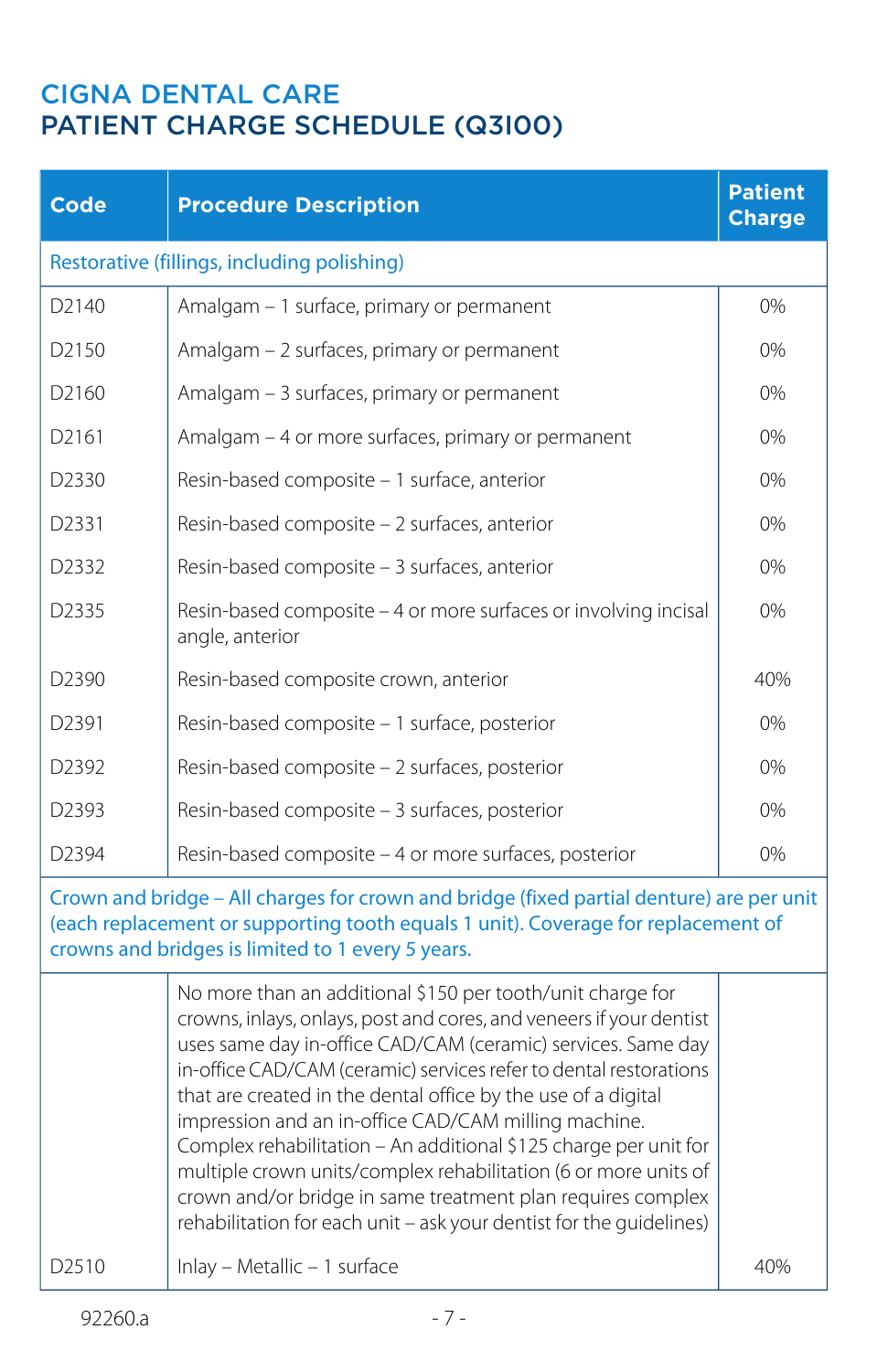| <b>Code</b>       | <b>Procedure Description</b>                      | <b>Patient</b><br><b>Charge</b> |
|-------------------|---------------------------------------------------|---------------------------------|
| D2520             | Inlay - Metallic - 2 surfaces                     | 40%                             |
| D <sub>2530</sub> | Inlay - Metallic - 3 or more surfaces             | 40%                             |
| D <sub>2542</sub> | Onlay - Metallic - 2 surfaces                     | 40%                             |
| D2543             | Onlay - Metallic - 3 surfaces                     | 40%                             |
| D <sub>2544</sub> | Onlay - Metallic - 4 or more surfaces             | 40%                             |
| D <sub>2610</sub> | Inlay - Porcelain/ceramic, 1 surface              | 40%                             |
| D <sub>2620</sub> | Inlay - Porcelain/ceramic, 2 surfaces             | 40%                             |
| D <sub>2630</sub> | Inlay - Porcelain/ceramic, 3 or more surfaces     | 40%                             |
| D2642             | Onlay - Porcelain/ceramic, 2 surfaces             | 40%                             |
| D <sub>2643</sub> | Onlay - Porcelain/ceramic, 3 surfaces             | 40%                             |
| D <sub>2644</sub> | Onlay - Porcelain/ceramic, 4 or more surfaces     | 40%                             |
| D <sub>2650</sub> | Inlay - Resin-based composite, 1 surface          | 40%                             |
| D <sub>2651</sub> | Inlay - Resin-based composite, 2 surfaces         | 40%                             |
| D <sub>2652</sub> | Inlay - Resin-based composite, 3 or more surfaces | 40%                             |
| D <sub>2662</sub> | Onlay - Resin-based composite, 2 surfaces         | 40%                             |
| D <sub>2663</sub> | Onlay - Resin-based composite, 3 surfaces         | 40%                             |
| D <sub>2664</sub> | Onlay - Resin-based composite, 4 or more surfaces | 40%                             |
| D2710             | Crown - Resin-based composite, indirect           | 40%                             |
| D2712             | Crown - 3/4 resin-based composite, indirect       | 40%                             |
| D <sub>2720</sub> | Crown - Resin with high noble metal               | 40%                             |
| D2721             | Crown - Resin with predominantly base metal       | 40%                             |
| D <sub>2722</sub> | Crown – Resin with noble metal                    | 40%                             |
| D <sub>2740</sub> | Crown - Porcelain/ceramic substrate               | 40%                             |
| D2750             | Crown - Porcelain fused to high noble metal       | 40%                             |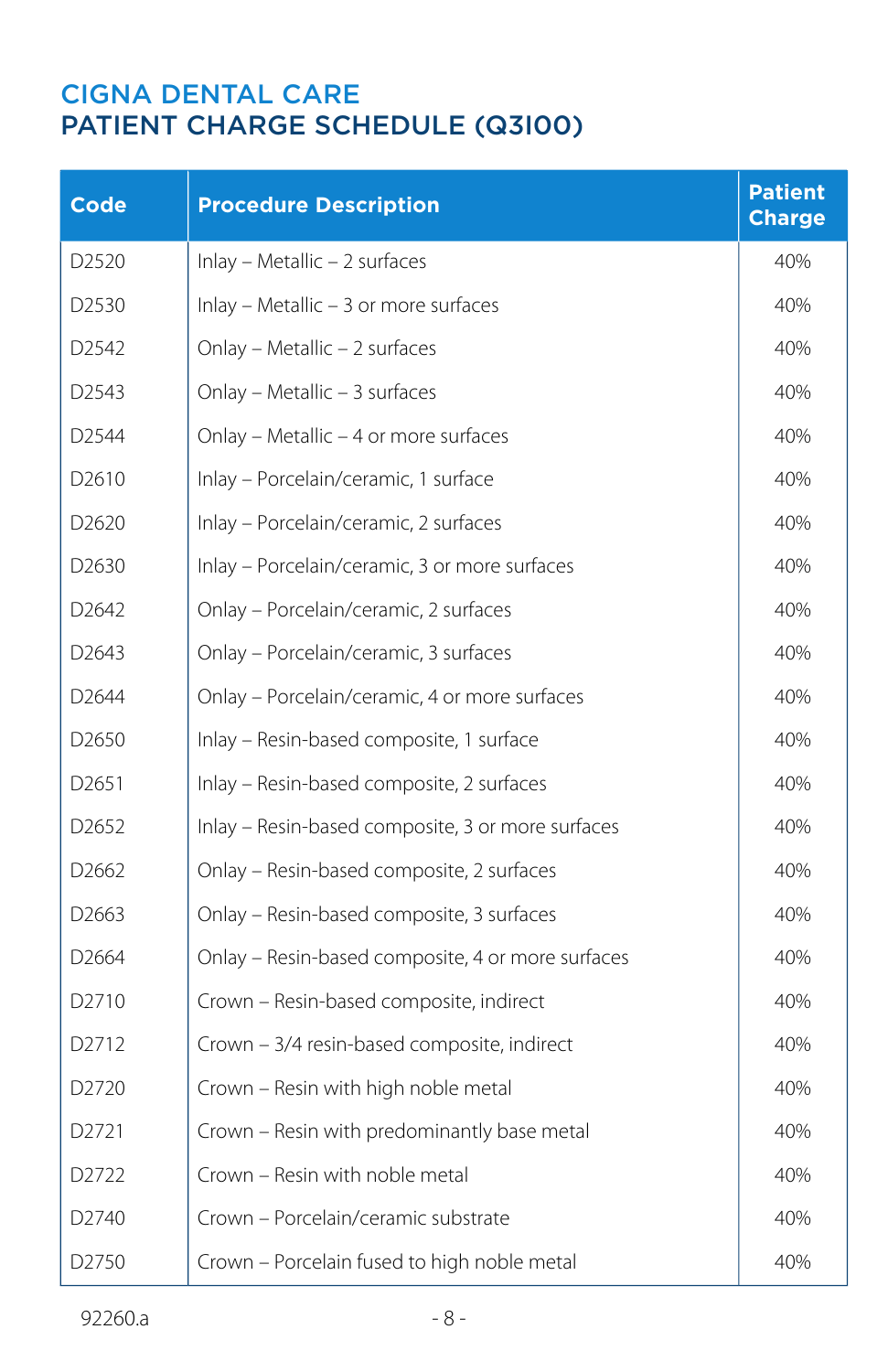| <b>Code</b>       | <b>Procedure Description</b>                                                 | <b>Patient</b><br><b>Charge</b> |
|-------------------|------------------------------------------------------------------------------|---------------------------------|
| D2751             | Crown - Porcelain fused to predominantly base metal                          | 40%                             |
| D2752             | Crown - Porcelain fused to noble metal                                       | 40%                             |
| D2780             | Crown - 3/4 cast high noble metal                                            | 40%                             |
| D2781             | Crown - 3/4 cast predominantly base metal                                    | 40%                             |
| D2782             | Crown - 3/4 cast noble metal                                                 | 40%                             |
| D2783             | Crown - 3/4 porcelain/ceramic                                                | 40%                             |
| D <sub>2790</sub> | Crown - Full cast high noble metal                                           | 40%                             |
| D2791             | Crown - Full cast predominantly base metal                                   | 40%                             |
| D2792             | Crown - Full cast noble metal                                                | 40%                             |
| D2794             | Crown - Titanium                                                             | 40%                             |
| D2799             | Provisional crown                                                            | 40%                             |
| D2910             | Re-cement or re-bond inlay, onlay, veneer or partial coverage<br>restoration | 0%                              |
| D <sub>2915</sub> | Re-cement or re-bond indirectly fabricated or prefabricated post<br>and core | 0%                              |
| D2920             | Re-cement or re-bond crown                                                   | 0%                              |
| D <sub>2929</sub> | Prefabricated porcelain/ceramic crown - Primary tooth                        | 40%                             |
| D2930             | Prefabricated stainless steel crown - Primary tooth                          | 40%                             |
| D <sub>2931</sub> | Prefabricated stainless steel crown – Permanent tooth                        | 40%                             |
| D2932             | Prefabricated resin crown                                                    | 40%                             |
| D2933             | Prefabricated stainless steel crown with resin window                        | 40%                             |
| D2934             | Prefabricated esthetic coated stainless steel crown - Primary<br>tooth       | 40%                             |
| D <sub>2940</sub> | Protective restoration                                                       | 0%                              |
| D <sub>2941</sub> | Interim therapeutic restoration - Primary dentition                          | 0%                              |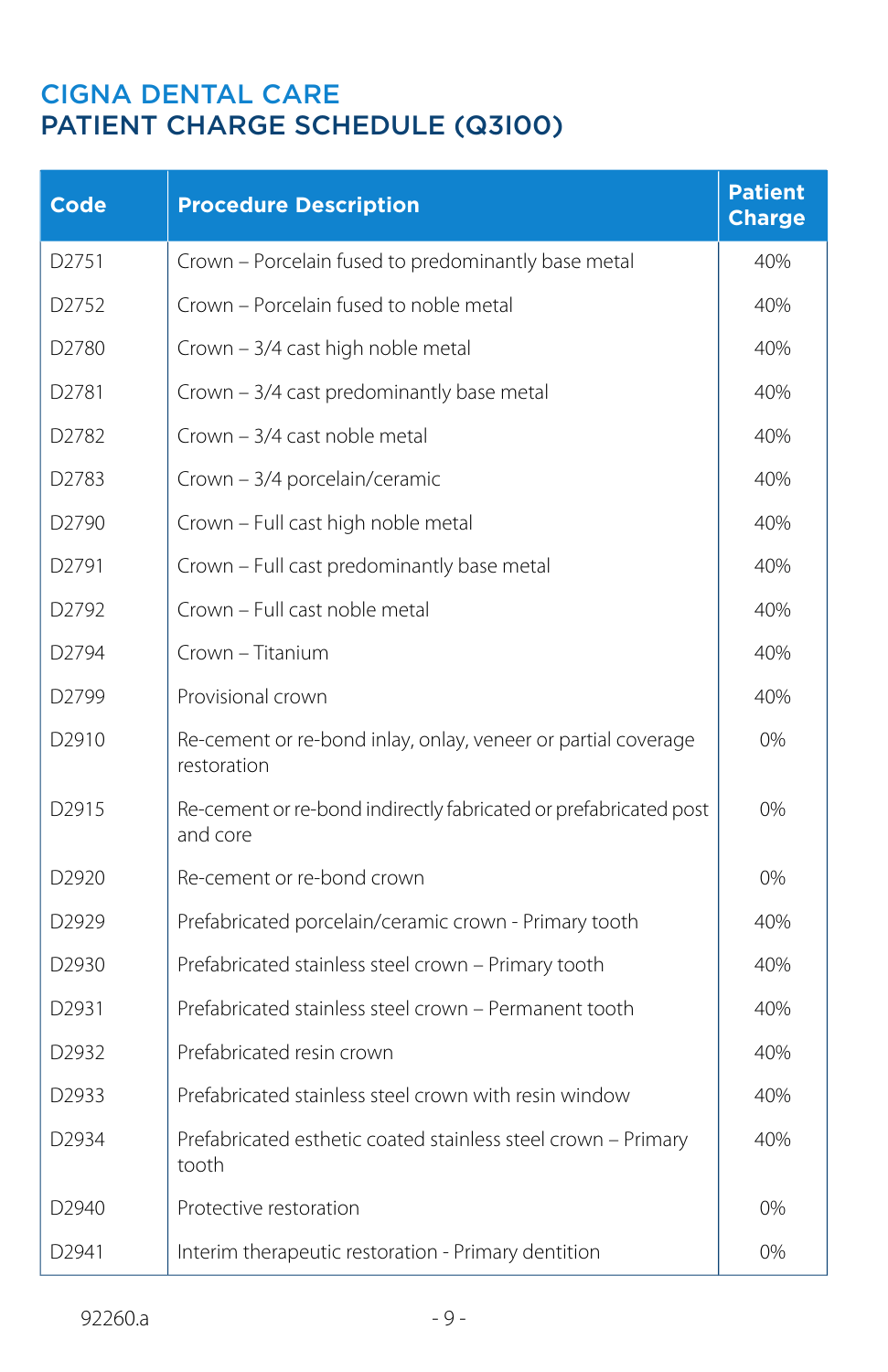| <b>Code</b>       | <b>Procedure Description</b>                                                             | <b>Patient</b><br><b>Charge</b> |
|-------------------|------------------------------------------------------------------------------------------|---------------------------------|
| D <sub>2950</sub> | Core buildup - Including any pins                                                        | 40%                             |
| D2951             | Pin retention - Per tooth - In addition to restoration                                   | 0%                              |
| D2952             | Post and core – In addition to crown, indirectly fabricated                              | 40%                             |
| D2953             | Each additional indirectly prefabricated post - Same tooth                               | 40%                             |
| D2954             | Prefabricated post and core – In addition to crown                                       | 40%                             |
| D2957             | Each additional prefabricated post - Same tooth                                          | 40%                             |
| D2960             | Labial veneer (resin laminate) - Chairside                                               | 40%                             |
| D2971             | Additional procedures to construct new crown under existing<br>partial denture framework | 40%                             |
| D2980             | Crown repair, necessitated by restorative material failure                               | $0\%$                           |
| D6210             | Pontic - Cast high noble metal                                                           | 40%                             |
| D6211             | Pontic - Cast predominantly base metal                                                   | 40%                             |
| D6212             | Pontic - Cast noble metal                                                                | 40%                             |
| D6214             | Pontic - Titanium                                                                        | 40%                             |
| D6240             | Pontic - Porcelain fused to high noble metal                                             | 40%                             |
| D6241             | Pontic - Porcelain fused to predominantly base metal                                     | 40%                             |
| D6242             | Pontic - Porcelain fused to noble metal                                                  | 40%                             |
| D6245             | Pontic – Porcelain/ceramic                                                               | 40%                             |
| D6250             | Pontic - Resin with high noble metal                                                     | 40%                             |
| D6251             | Pontic - Resin with predominantly base metal                                             | 40%                             |
| D6252             | Pontic – Resin with noble metal                                                          | 40%                             |
| D6253             | Provisional pontic                                                                       | 40%                             |
| D6545             | Retainer - Cast metal for resin bonded fixed prosthesis                                  | 40%                             |
| D6600             | Retainer inlay - Porcelain/ceramic, 2 surfaces                                           | 40%                             |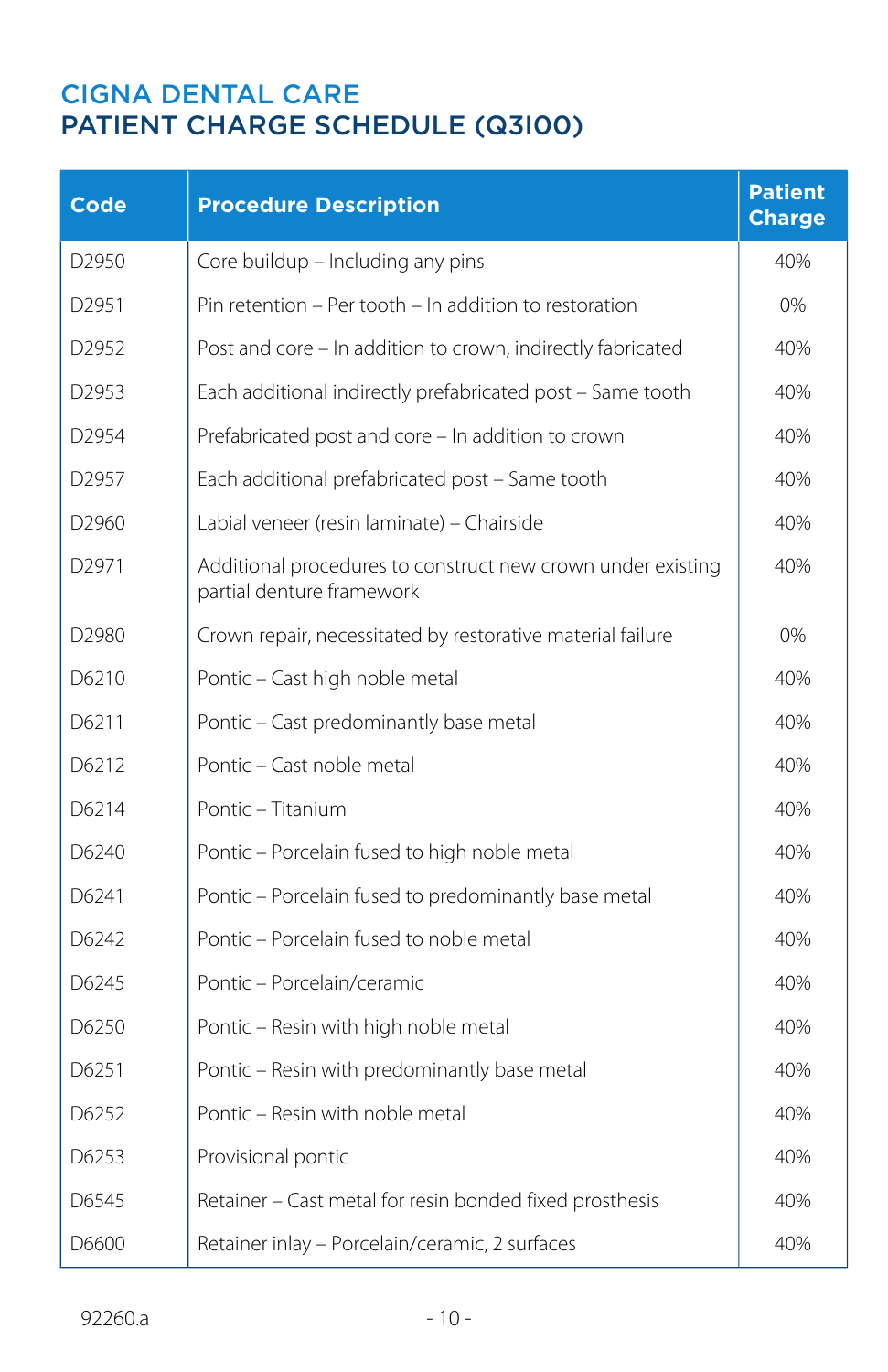| <b>Code</b> | <b>Procedure Description</b>                                          | <b>Patient</b><br><b>Charge</b> |
|-------------|-----------------------------------------------------------------------|---------------------------------|
| D6601       | Retainer inlay - Porcelain/ceramic, 3 or more surfaces                | 40%                             |
| D6602       | Retainer inlay - Cast high noble metal, 2 surfaces                    | 40%                             |
| D6603       | Retainer inlay - Cast high noble metal, 3 or more surfaces            | 40%                             |
| D6604       | Retainer inlay - Cast predominantly base metal, 2 surfaces            | 40%                             |
| D6605       | Retainer inlay - Cast predominantly base metal, 3 or more<br>surfaces | 40%                             |
| D6606       | Retainer inlay - Cast noble metal, 2 surfaces                         | 40%                             |
| D6607       | Retainer inlay - Cast noble metal, 3 or more surfaces                 | 40%                             |
| D6608       | Retainer onlay - Porcelain/ceramic, 2 surfaces                        | 40%                             |
| D6609       | Retainer onlay - Porcelain/ceramic, 3 or more surfaces                | 40%                             |
| D6610       | Retainer onlay - Cast high noble metal, 2 surfaces                    | 40%                             |
| D6611       | Retainer onlay - Cast high noble metal, 3 or more surfaces            | 40%                             |
| D6612       | Retainer onlay - Cast predominantly base metal, 2 surfaces            | 40%                             |
| D6613       | Retainer onlay - Cast predominantly base metal, 3 or more<br>surfaces | 40%                             |
| D6614       | Retainer onlay - Cast noble metal, 2 surfaces                         | 40%                             |
| D6615       | Retainer onlay - Cast noble metal, 3 or more surfaces                 | 40%                             |
| D6624       | Retainer inlay - Titanium                                             | 40%                             |
| D6634       | Retainer onlay - Titanium                                             | 40%                             |
| D6710       | Retainer crown - Indirect resin based composite                       | 40%                             |
| D6720       | Retainer crown - Resin with high noble metal                          | 40%                             |
| D6721       | Retainer crown - Resin with predominantly base metal                  | 40%                             |
| D6722       | Retainer crown – Resin with noble metal                               | 40%                             |
| D6740       | Retainer crown - Porcelain/ceramic                                    | 40%                             |
| D6750       | Retainer crown - Porcelain fused to high noble metal                  | 40%                             |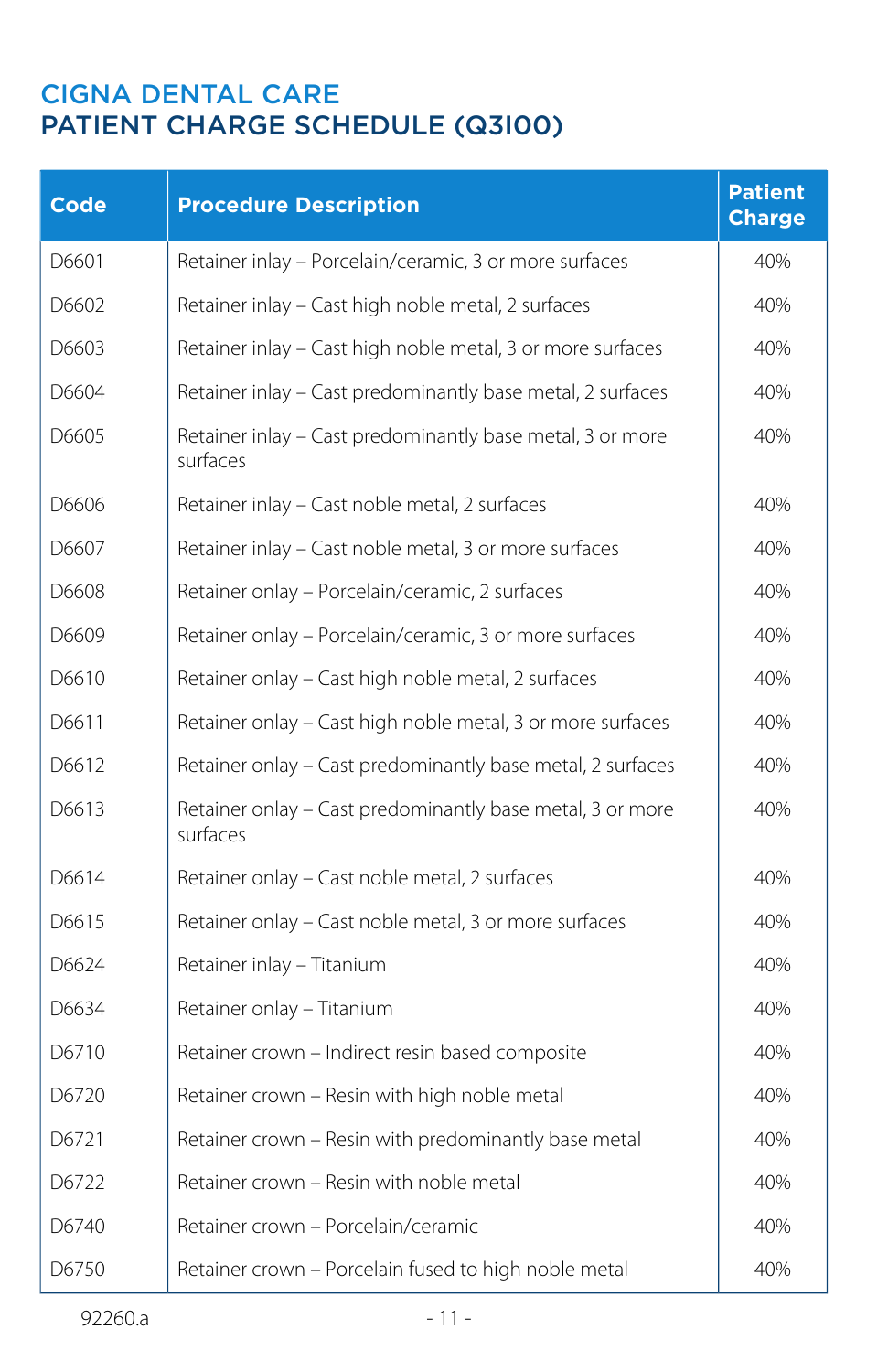| <b>Code</b>                                                      | <b>Procedure Description</b>                                                                    | <b>Patient</b><br><b>Charge</b> |
|------------------------------------------------------------------|-------------------------------------------------------------------------------------------------|---------------------------------|
| D6751                                                            | Retainer crown - Porcelain fused to predominantly base metal                                    | 40%                             |
| D6752                                                            | Retainer crown – Porcelain fused to noble metal                                                 | 40%                             |
| D6780                                                            | Retainer crown - 3/4 cast high noble metal                                                      | 40%                             |
| D6781                                                            | Retainer crown - 3/4 cast predominantly base metal                                              | 40%                             |
| D6782                                                            | Retainer crown – 3/4 cast noble metal                                                           | 40%                             |
| D6783                                                            | Retainer crown - 3/4 porcelain/ceramic                                                          | 40%                             |
| D6790                                                            | Retainer crown - Full cast high noble metal                                                     | 40%                             |
| D6791                                                            | Retainer crown - Full cast predominantly base metal                                             | 40%                             |
| D6792                                                            | Retainer crown - Full cast noble metal                                                          | 40%                             |
| D6794                                                            | Retainer crown - Titanium                                                                       | 40%                             |
| D6930                                                            | Re-cement or re-bond fixed partial denture                                                      | $0\%$                           |
| D6950                                                            | Precision attachment                                                                            | 40%                             |
| Endodontics (root canal treatment, excluding final restorations) |                                                                                                 |                                 |
| D3110                                                            | Pulp cap - Direct (excluding final restoration)                                                 | $0\%$                           |
| D3120                                                            | Pulp cap - Indirect (excluding final restoration)                                               | 0%                              |
| D3220                                                            | Pulpotomy - Removal of pulp, not part of a root canal                                           | 0%                              |
| D3221                                                            | Pulpal debridement (not to be used when root canal is done on<br>the same day)                  | 0%                              |
| D3222                                                            | Partial pulpotomy for apexogenesis - Permanent tooth with<br>incomplete root development        | 0%                              |
| D3230                                                            | Pulpal therapy (resorbable filling) - Anterior, primary tooth<br>(excluding final restoration)  | 0%                              |
| D3240                                                            | Pulpal therapy (resorbable filling) - Posterior, primary tooth<br>(excluding final restoration) | 0%                              |
| D3310                                                            | Anterior root canal - Permanent tooth (excluding final<br>restoration)                          | 0%                              |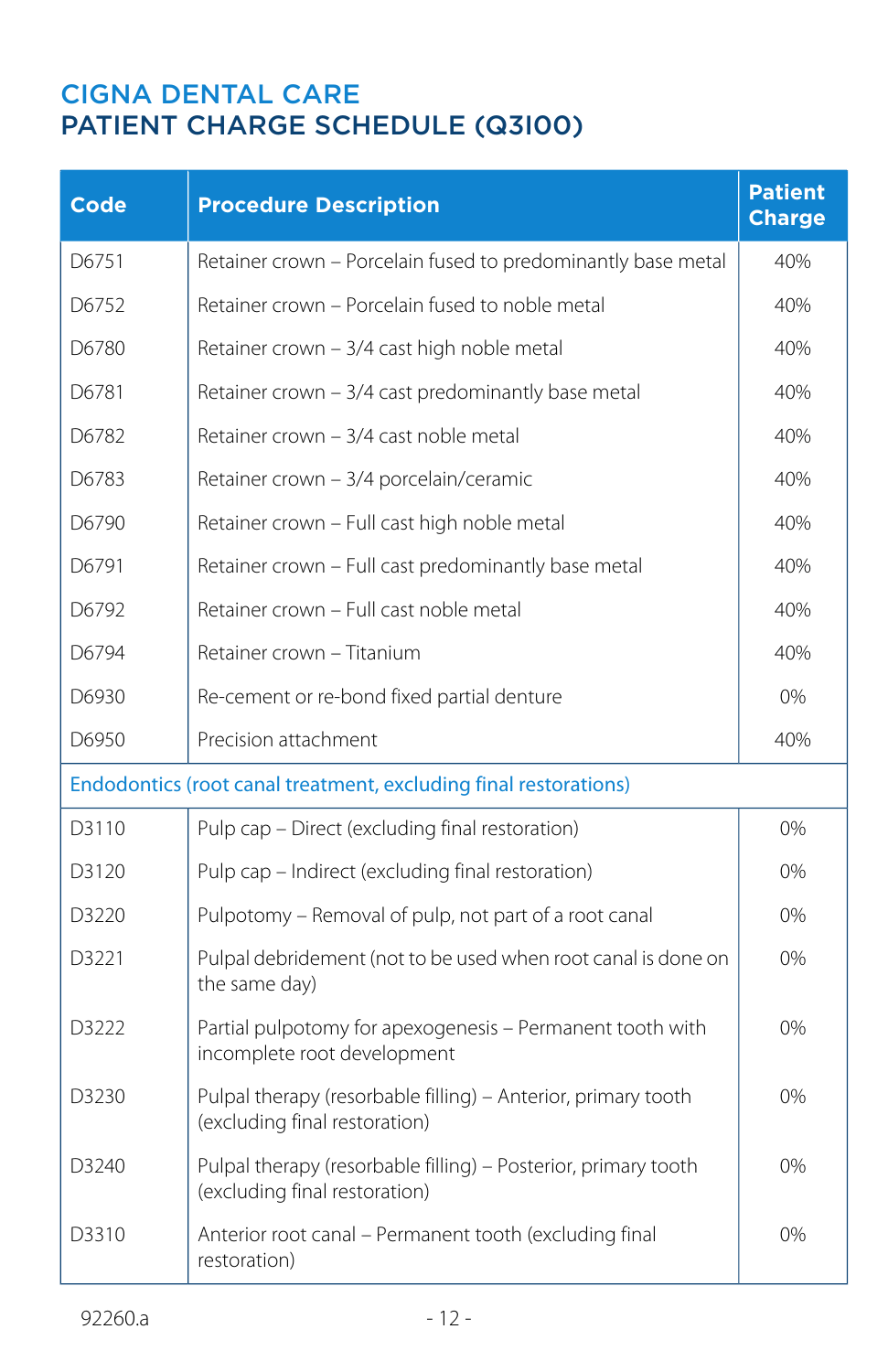| Code              | <b>Procedure Description</b>                                                                                                                                      | <b>Patient</b><br><b>Charge</b> |
|-------------------|-------------------------------------------------------------------------------------------------------------------------------------------------------------------|---------------------------------|
| D3320             | Bicuspid root canal - Permanent tooth (excluding final<br>restoration)                                                                                            | $0\%$                           |
| D3330             | Molar root canal - Permanent tooth (excluding final restoration)                                                                                                  | 40%                             |
| D3331             | Treatment of root canal obstruction - Nonsurgical access                                                                                                          | 0%                              |
| D3332             | Incomplete endodontic therapy - Inoperable, unrestorable or<br>fractured tooth                                                                                    | 0%                              |
| D3333             | Internal root repair of perforation defects                                                                                                                       | $0\%$                           |
| D3346             | Retreatment of previous root canal therapy - Anterior                                                                                                             | 0%                              |
| D3347             | Retreatment of previous root canal therapy - Bicuspid                                                                                                             | $0\%$                           |
| D3348             | Retreatment of previous root canal therapy - Molar                                                                                                                | 40%                             |
| D3351             | Apexification/recalcification - Initial visit (apical closure/calcific<br>repair of perforations, root resorption, etc.)                                          | $0\%$                           |
| D3352             | Apexification/recalcification - Interim medication replacement<br>(apical closure/calcific repair of perforations, root resorption, etc.)                         | 0%                              |
| D3353             | Apexification/recalcification - Final visit (includes completed<br>root canal therapy - apical closure/calcific repair of perforations,<br>root resorption, etc.) | 0%                              |
| D3410             | Apicoectomy/periradicular surgery - Anterior                                                                                                                      | 0%                              |
| D3421             | Apicoectomy/periradicular surgery - Bicuspid (first root)                                                                                                         | 0%                              |
| D3425             | Apicoectomy/periradicular surgery - Molar (first root)                                                                                                            | 0%                              |
| D3426             | Apicoectomy/periradicular surgery (each additional root)                                                                                                          | 0%                              |
| D3427             | Periradicular surgery without apicoectomy                                                                                                                         | 0%                              |
| D3430             | Retrograde filling per root                                                                                                                                       | 0%                              |
| D <sub>3450</sub> | Root amputation - Per root                                                                                                                                        | 0%                              |
| D3920             | Hemisection (including any root removal), not including root<br>canal therapy                                                                                     | 0%                              |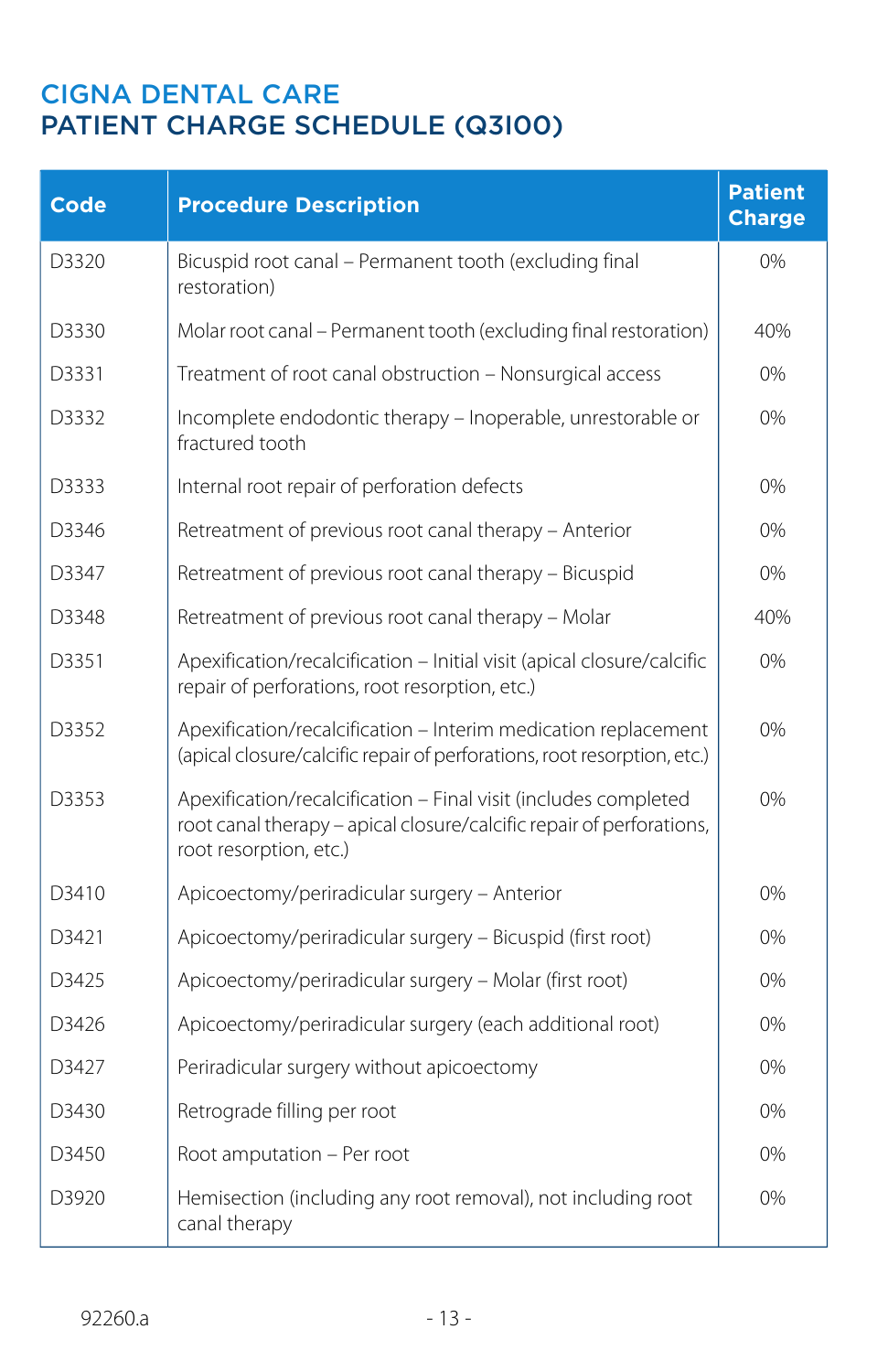#### **Code Procedure Description**

#### **Patient Charge**

Periodontics (treatment of supporting tissues (gum and bone) of the teeth) - Periodontal regenerative procedures are limited to 1 regenerative procedure per site (or per tooth, if applicable), when covered on the Patient Charge Schedule. The relevant procedure codes are D4263, D4264, D4266 and D4267. Localized delivery of antimicrobial agents is limited to 8 teeth (or 8 sites, if applicable) per 12 consecutive months, when covered on the Patient Charge Schedule.

| D4210 | Gingivectomy or gingivoplasty - 4 or more teeth per quadrant                                                                                        | 0%  |
|-------|-----------------------------------------------------------------------------------------------------------------------------------------------------|-----|
| D4211 | Gingivectomy or gingivoplasty - 1 to 3 teeth per quadrant                                                                                           | 0%  |
| D4212 | Gingivectomy or gingivoplasty to allow access for restorative<br>procedure, per tooth                                                               | 0%  |
| D4240 | Gingival flap (including root planing) - 4 or more teeth per<br>quadrant                                                                            | 0%  |
| D4241 | Gingival flap (including root planing) – 1 to 3 teeth per quadrant                                                                                  | 0%  |
| D4245 | Apically positioned flap                                                                                                                            | 0%  |
| D4249 | Clinical crown lengthening - Hard tissue                                                                                                            | 0%  |
| D4260 | Osseous surgery - 4 or more teeth per quadrant                                                                                                      | 40% |
| D4261 | Osseous surgery - 1 to 3 teeth per quadrant                                                                                                         | 40% |
| D4263 | Bone replacement graft - Retained natural tooth - First site in<br>quadrant                                                                         | 0%  |
| D4264 | Bone replacement graft - Retained natural tooth - Each additional<br>site in quadrant                                                               | 0%  |
| D4265 | Biologic materials to aid in soft and osseous tissue regeneration                                                                                   | 0%  |
| D4266 | Guided tissue regeneration - Resorbable barrier per site                                                                                            | 0%  |
| D4267 | Guided tissue regeneration - Nonresorbable barrier per site<br>(includes membrane removal)                                                          | 0%  |
| D4270 | Pedicle soft tissue graft procedure                                                                                                                 | 0%  |
| D4273 | Autogenous connective tissue graft procedure (including donor<br>and recipient surgical sites) first tooth, implant or edentulous<br>tooth position | 0%  |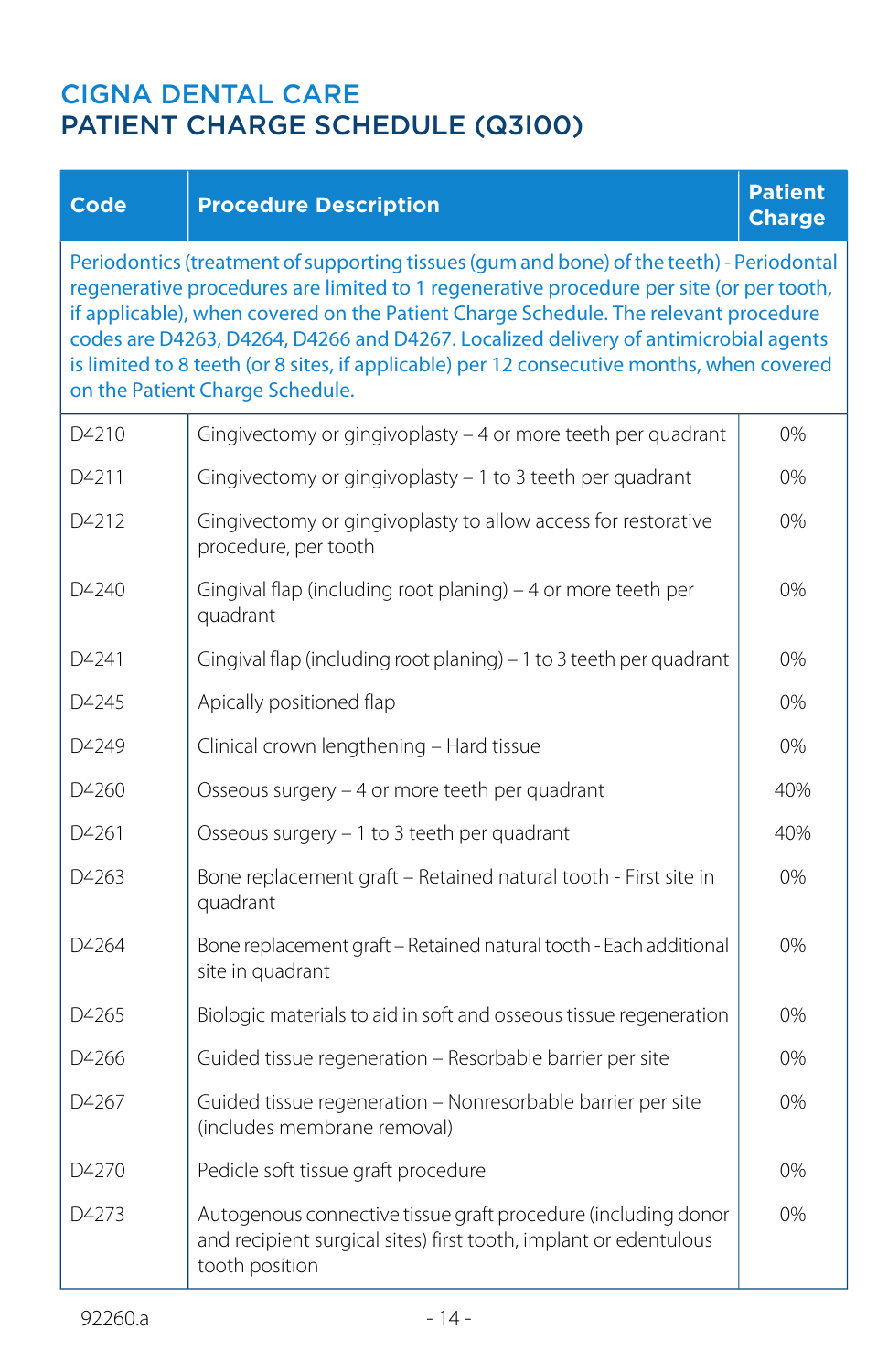| <b>Code</b> | <b>Procedure Description</b>                                                                                                                                                                                  | <b>Patient</b><br><b>Charge</b> |
|-------------|---------------------------------------------------------------------------------------------------------------------------------------------------------------------------------------------------------------|---------------------------------|
| D4274       | Mesial/distal wedge procedure single tooth (when not performed<br>in conjunction with surgical procedures in the same anatomical<br>area)                                                                     | 0%                              |
| D4275       | Non-autogenous connective tissue graft (including recipient<br>site and donor material) first tooth, implant, or edentulous tooth<br>position in graft                                                        | 0%                              |
| D4277       | Free soft tissue graft procedure (including recipient and donor<br>surgical sites), first tooth, implant or edentulous (missing) tooth<br>position in graft                                                   | 0%                              |
| D4278       | Free soft tissue graft procedure (including recipient and donor<br>surgical sites), each additional contiguous tooth, implant or<br>edentulous (missing) tooth position in same graft site                    | 0%                              |
| D4283       | Autogenous connective tissue graft procedure (including donor<br>and recipient surgical sites) - Each additional contiguous tooth,<br>implant or edentulous tooth position in same graft site                 | 0%                              |
| D4285       | Non-autogenous connective tissue graft procedure (including<br>recipient surgical site and donor materials) - Each additional<br>contiguous tooth, implant or edentulous tooth position in same<br>graft site | 0%                              |
| D4341       | Periodontal scaling and root planing - 4 or more teeth per<br>quadrant (limit 4 quadrants per consecutive 12 months)                                                                                          | 0%                              |
| D4342       | Periodontal scaling and root planing - 1 to 3 teeth per quadrant<br>(limit 4 quadrants per consecutive 12 months)                                                                                             | 0%                              |
| D4346       | Scaling in presence of generalized moderate or severe gingival<br>inflammation - Full mouth, after oral evaluation (limit 1 per<br>calendar year)                                                             | 0%                              |
|             | Additional scaling in presence of generalized moderate or severe<br>gingival inflammation - Full mouth, after oral evaluation (limit 2<br>per calendar year)                                                  | \$40.00                         |
| D4355       | Full mouth debridement to allow evaluation and diagnosis (1<br>per lifetime)                                                                                                                                  | 0%                              |
| D4381       | Localized delivery of antimicrobial agents per tooth                                                                                                                                                          | 0%                              |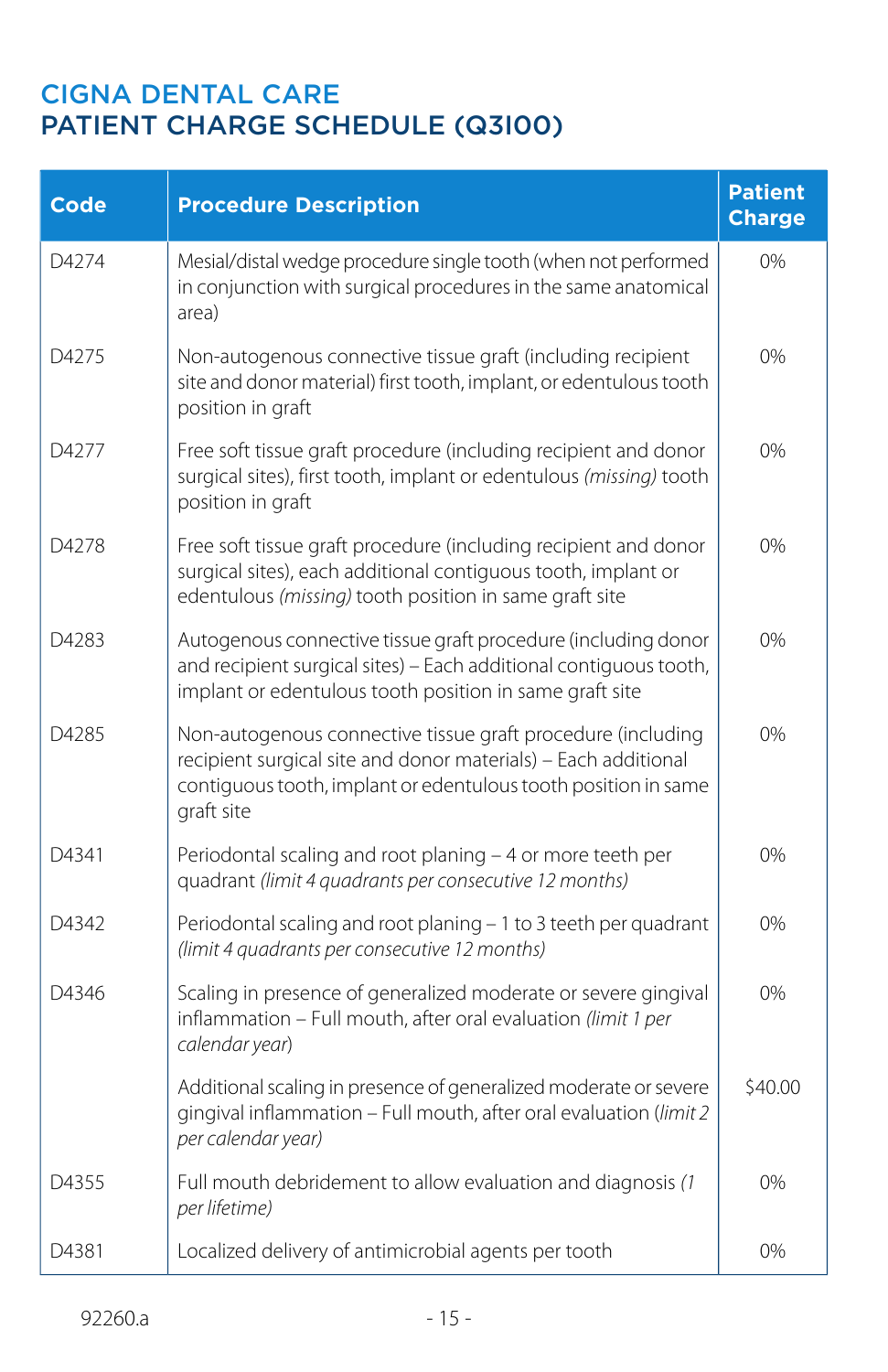| <b>Code</b>       | <b>Procedure Description</b>                                                                                                                                      | <b>Patient</b><br><b>Charge</b> |
|-------------------|-------------------------------------------------------------------------------------------------------------------------------------------------------------------|---------------------------------|
| D4910             | Periodontal maintenance (limit 4 per calendar year) (only covered<br>after active therapy)                                                                        | $0\%$                           |
|                   | Additional periodontal maintenance procedures (beyond 4 per<br>calendar year)                                                                                     | \$50.00                         |
|                   | Periodontal charting for planning treatment of periodontal<br>disease                                                                                             | 0%                              |
|                   | Periodontal hygiene instruction                                                                                                                                   | 0%                              |
|                   | Prosthetics (removable tooth replacement - dentures) - Includes up to 4 adjustments<br>within first 6 months after insertion - Replacement limit 1 every 5 years. |                                 |
| D5110             | Full upper denture                                                                                                                                                | 40%                             |
| D5120             | Full lower denture                                                                                                                                                | 40%                             |
| D5130             | Immediate full upper denture                                                                                                                                      | 40%                             |
| D5140             | Immediate full lower denture                                                                                                                                      | 40%                             |
| D <sub>5211</sub> | Upper partial denture - Resin base (including clasps, rests and<br>teeth)                                                                                         | 40%                             |
| D <sub>5212</sub> | Lower partial denture - Resin base (including clasps, rests and<br>teeth)                                                                                         | 40%                             |
| D5213             | Upper partial denture - Cast metal famework (including clasps,<br>rests and teeth)                                                                                | 40%                             |
| D <sub>5214</sub> | Lower partial denture - Cast metal framework (including clasps,<br>rests and teeth)                                                                               | 40%                             |
| D <sub>5221</sub> | Immediate maxillary partial denture - Resin base (including any<br>conventional clasps, rests and teeth)                                                          | 40%                             |
| D5222             | Immediate mandibular partial denture - Resin base (including<br>conventional clasps, rests and teeth)                                                             | 40%                             |
| D5223             | Immediate maxillary partial denture - Cast metal framework with<br>resin denture base (including any conventional clasps, rests and<br>teeth                      | 40%                             |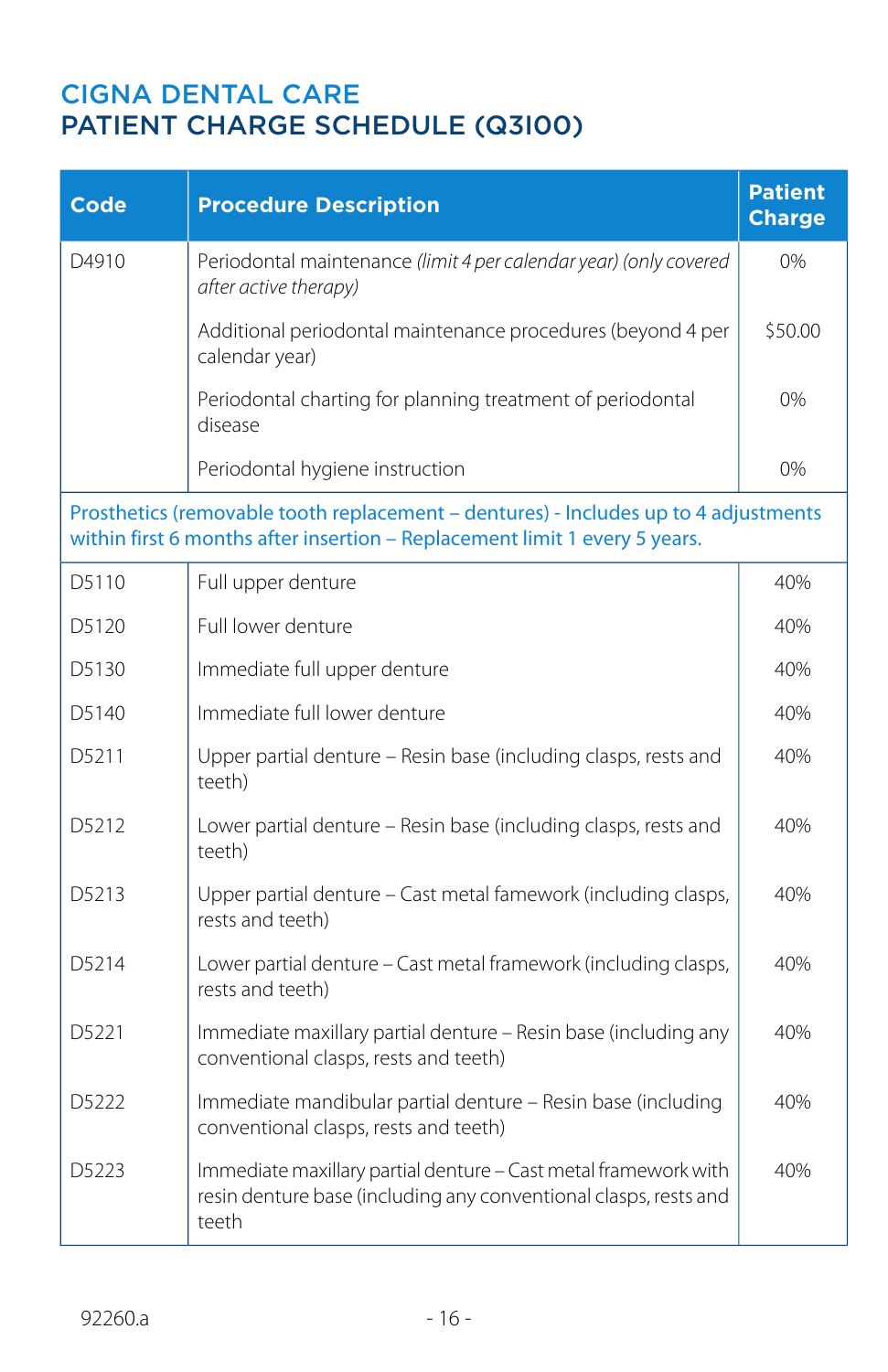| <b>Code</b>                   | <b>Procedure Description</b>                                                                                                                    | <b>Patient</b><br><b>Charge</b> |
|-------------------------------|-------------------------------------------------------------------------------------------------------------------------------------------------|---------------------------------|
| D5224                         | Immediate mandibular partial denture - Cast metal framework<br>with resin denture bases (including any conventional clasps,<br>rests and teeth) | 40%                             |
| D5225                         | Upper partial denture - Flexible base (including clasps, rests and<br>teeth)                                                                    | 40%                             |
| D5226                         | Lower partial denture - Flexible base (including clasps, rests and<br>teeth)                                                                    | 40%                             |
| D5281                         | Removable unilateral partial denture - One piece cast metal<br>including clasps and teeth)                                                      | 40%                             |
| D <sub>5410</sub>             | Adjust complete denture - Upper                                                                                                                 | 0%                              |
| D5411                         | Adjust complete denture - Lower                                                                                                                 | 0%                              |
| D5421                         | Adjust partial denture - Upper                                                                                                                  | 0%                              |
| D5422                         | Adjust partial denture - Lower                                                                                                                  | 0%                              |
| D <sub>5850</sub>             | Tissue conditioning - Upper                                                                                                                     | 0%                              |
| D5851                         | Tissue conditioning - Lower                                                                                                                     | 0%                              |
| D5862                         | Precision attachment - By report                                                                                                                | 0%                              |
| <b>Repairs to prosthetics</b> |                                                                                                                                                 |                                 |
| D5510                         | Repair broken complete denture base                                                                                                             | 0%                              |
| D5520                         | Replace missing or broken teeth - Complete denture (each<br>tooth)                                                                              | 0%                              |
| D5610                         | Repair resin denture base                                                                                                                       | 0%                              |
| D5620                         | Repair cast framework                                                                                                                           | 0%                              |
| D5630                         | Repair or replace broken clasp - Per tooth                                                                                                      | 0%                              |
| D5640                         | Replace broken teeth - Per tooth                                                                                                                | 0%                              |
| D5650                         | Add tooth to existing partial denture                                                                                                           | 0%                              |
| D5660                         | Add clasp to existing partial denture - Per tooth                                                                                               | 0%                              |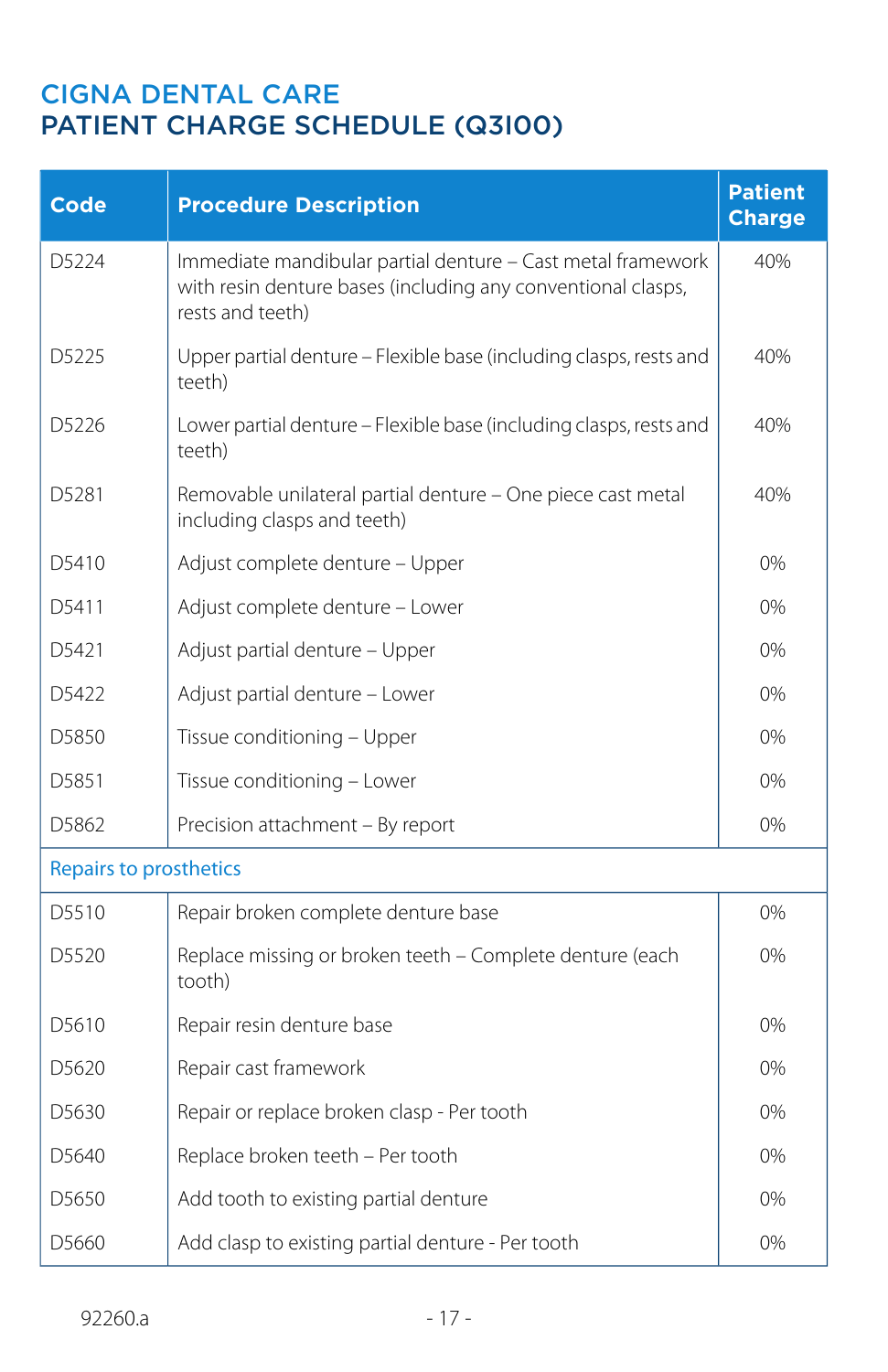| <b>Code</b>                                                                                                                                                            | <b>Procedure Description</b>                                  | <b>Patient</b><br><b>Charge</b> |
|------------------------------------------------------------------------------------------------------------------------------------------------------------------------|---------------------------------------------------------------|---------------------------------|
| D5670                                                                                                                                                                  | Replace all teeth and acrylic on cast metal framework - Upper | 0%                              |
| D <sub>5671</sub>                                                                                                                                                      | Replace all teeth and acrylic on cast metal framework - Lower | 0%                              |
|                                                                                                                                                                        | Denture relining (limit 1 every 36 months)                    |                                 |
| D5710                                                                                                                                                                  | Rebase complete upper denture                                 | 0%                              |
| D <sub>5711</sub>                                                                                                                                                      | Rebase complete lower denture                                 | 0%                              |
| D5720                                                                                                                                                                  | Rebase upper partial denture                                  | 0%                              |
| D <sub>5721</sub>                                                                                                                                                      | Rebase lower partial denture                                  | 0%                              |
| D5730                                                                                                                                                                  | Reline complete upper denture - Chairside                     | 0%                              |
| D5731                                                                                                                                                                  | Reline complete lower denture - Chairside                     | $0\%$                           |
| D5740                                                                                                                                                                  | Reline upper partial denture - Chairside                      | 0%                              |
| D5741                                                                                                                                                                  | Reline lower partial denture - Chairside                      | 0%                              |
| D5750                                                                                                                                                                  | Reline complete upper denture - Laboratory                    | 0%                              |
| D <sub>5751</sub>                                                                                                                                                      | Reline complete lower denture - Laboratory                    | $0\%$                           |
| D5760                                                                                                                                                                  | Reline upper partial denture - Laboratory                     | 0%                              |
| D5761                                                                                                                                                                  | Reline lower partial denture - Laboratory                     | 0%                              |
|                                                                                                                                                                        | Interim dentures (limit 1 every 5 years)                      |                                 |
| D5810                                                                                                                                                                  | Interim complete denture - Upper                              | 40%                             |
| D <sub>5811</sub>                                                                                                                                                      | Interim complete denture - Lower                              | 40%                             |
| D5820                                                                                                                                                                  | Interim partial denture - Upper                               | 40%                             |
| D <sub>5821</sub>                                                                                                                                                      | Interim partial denture - Lower                               | 40%                             |
| Implant services - Surgical placement of implants (D6010, D6012, D6040, and D6050 have<br>a limit of 1 implant per calendar year with a replacement of 1 per 10 years) |                                                               |                                 |
| D6010                                                                                                                                                                  | Surgical placement of implant body: Endosteal implant         | 40%                             |
| D6011                                                                                                                                                                  | Second stage implant surgery                                  | 40%                             |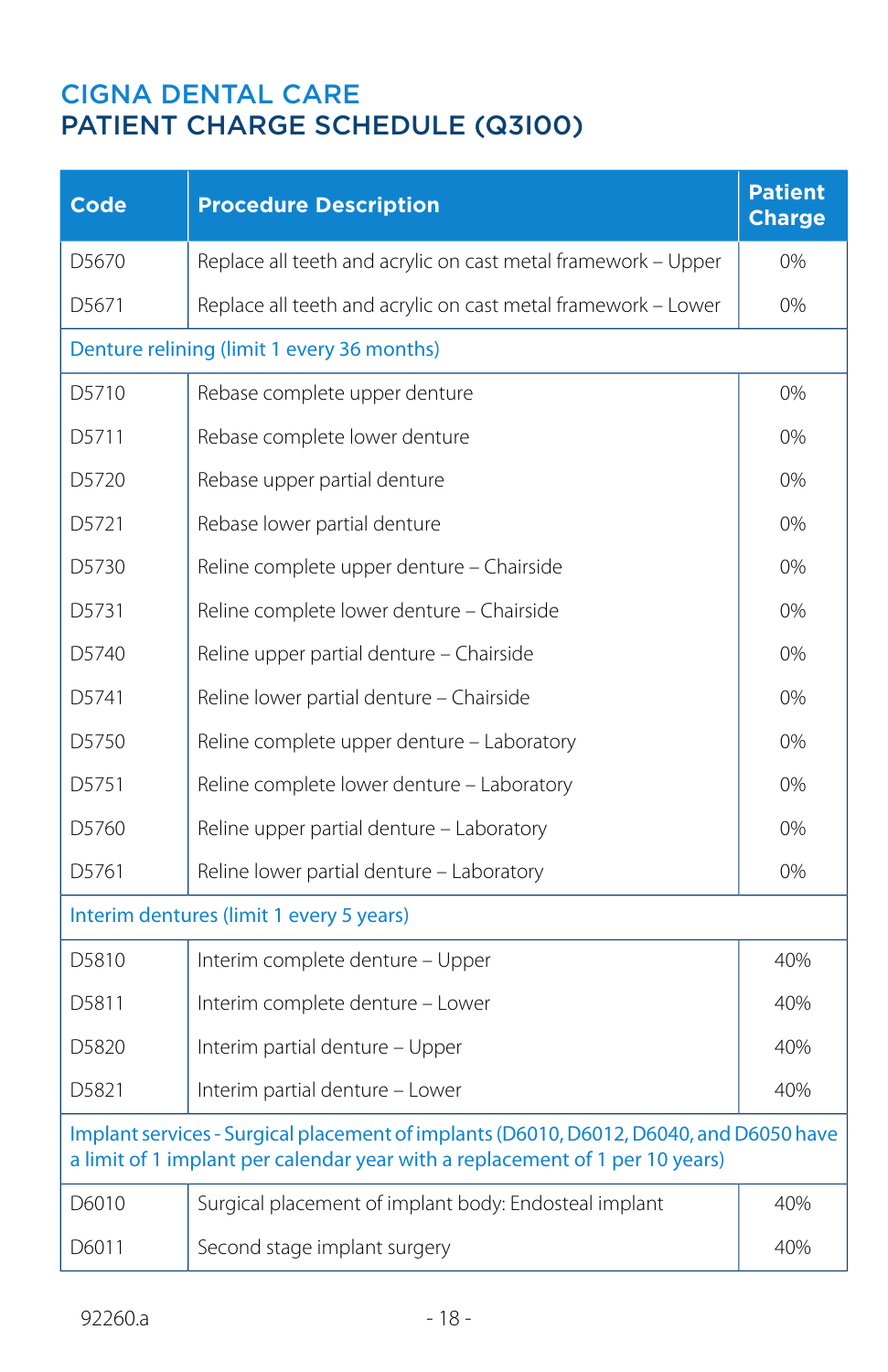| <b>Code</b> | <b>Procedure Description</b>                                                                                                                                                                                           | <b>Patient</b><br><b>Charge</b> |
|-------------|------------------------------------------------------------------------------------------------------------------------------------------------------------------------------------------------------------------------|---------------------------------|
| D6012       | Surgical placement of interim implant body for transitional<br>prosthesis: Endosteal implant                                                                                                                           | 40%                             |
| D6013       | Surgical placement of mini implant                                                                                                                                                                                     | 40%                             |
| D6040       | Surgical placement: Eposteal implant                                                                                                                                                                                   | 40%                             |
| D6050       | Surgical placement: Transosteal implant                                                                                                                                                                                | 40%                             |
| D6052       | Semi-precision attachment abutment                                                                                                                                                                                     | 40%                             |
| D6055       | Connecting bar - Implant supported or abutment supported<br>(limit 1 per calendar year)                                                                                                                                | 40%                             |
| D6056       | Prefabricated abutment - Includes modification and placement<br>(limit 1 per calendar year)                                                                                                                            | 40%                             |
| D6057       | Custom fabricated abutment - Includes placement (limit 1 per<br>calendar year)                                                                                                                                         | 40%                             |
| D6080       | Implant maintenance procedures, including removal of<br>prosthesis, cleansing of prosthesis and abutments and reinsertion<br>of prosthesis (limit 1 per calendar year)                                                 | 40%                             |
| D6081       | Scaling and debridement in the presence of inflammation or<br>mucositis of a single implant, including cleaning of the implant<br>surfaces, without flap entry and closure (limit 2 per implant, per<br>calendar year) | 0%                              |
| D6090       | Repair implant supported prosthesis, by report (limit 1 per<br>calendar year)                                                                                                                                          | 40%                             |
| D6091       | Replacement of semi-precision or precision attachment (male<br>or female component) of implant/abutment supported<br>prosthesis, per attachment (limit 1 per calendar year)                                            | 40%                             |
| D6095       | Repair implant abutment, by report (limit 1 per calendar year)                                                                                                                                                         | 40%                             |
| D6100       | Implant removal, by report (limit 1 per calendar year)                                                                                                                                                                 | 40%                             |
| D6101       | Debridement of a periimplant defect or defects surrounding a<br>single implant, and surface cleaning of the exposed implant<br>surfaces, including flap entry and closure (limit 1 per calendar<br>year)               | 0%                              |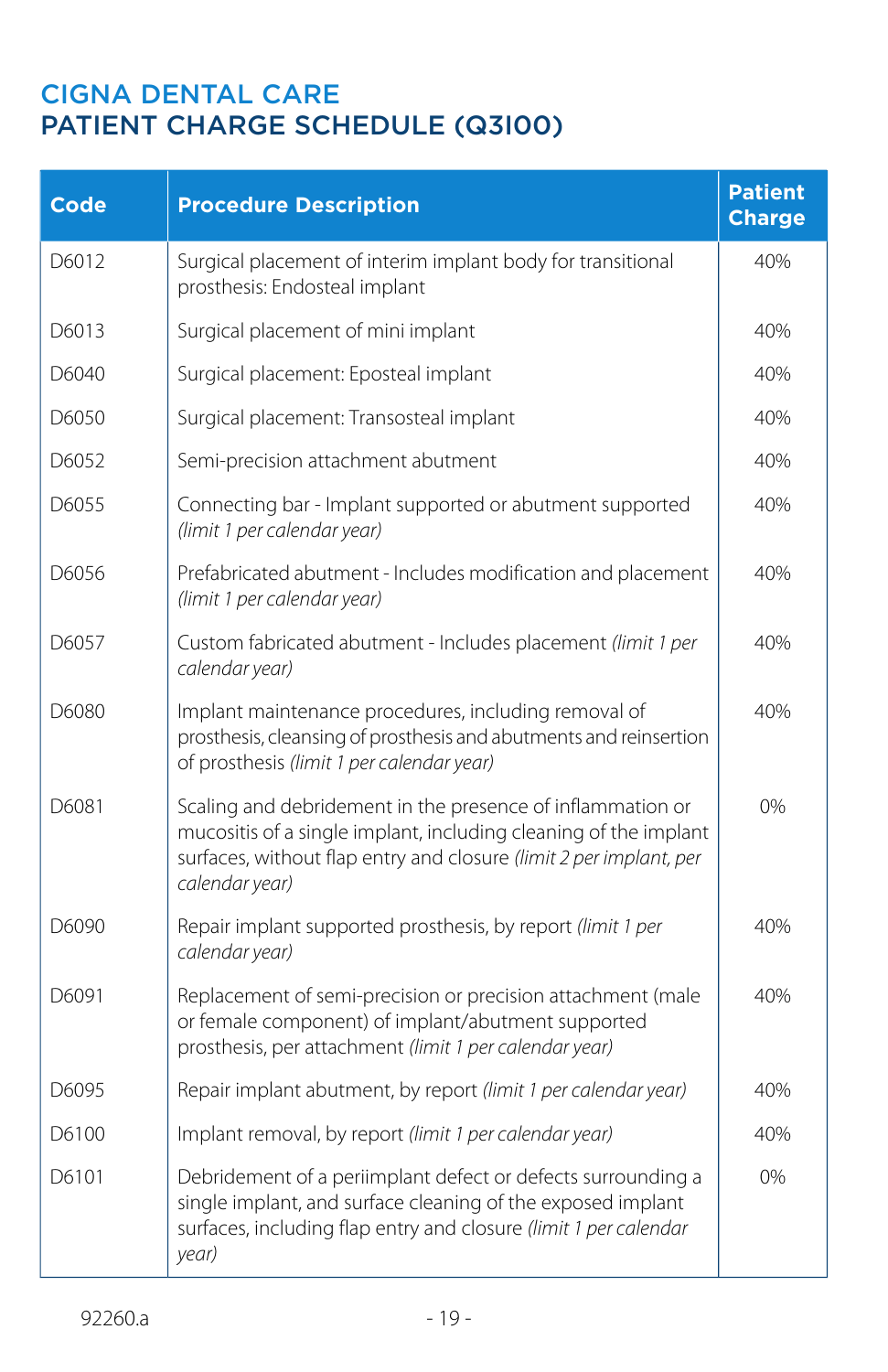| <b>Code</b>                                                                                                                                                                                                                                                                                       | <b>Procedure Description</b>                                                                                                                                                                                                                                                                                                                                                                                                                                                                                                                                                                                                                                                                                                        | <b>Patient</b><br><b>Charge</b> |
|---------------------------------------------------------------------------------------------------------------------------------------------------------------------------------------------------------------------------------------------------------------------------------------------------|-------------------------------------------------------------------------------------------------------------------------------------------------------------------------------------------------------------------------------------------------------------------------------------------------------------------------------------------------------------------------------------------------------------------------------------------------------------------------------------------------------------------------------------------------------------------------------------------------------------------------------------------------------------------------------------------------------------------------------------|---------------------------------|
| D6102                                                                                                                                                                                                                                                                                             | Debridement and osseous contouring of a periimplant defect<br>or defects surrounding a single implant and includes surface<br>cleaning of the exposed implant surfaces, flap entry and closure<br>(limit 1 per calendar year)                                                                                                                                                                                                                                                                                                                                                                                                                                                                                                       | 40%                             |
| D6103                                                                                                                                                                                                                                                                                             | Bone graft for repair of periimplant defect - Does not include<br>flap entry and closure (limit 1 per calendar year)                                                                                                                                                                                                                                                                                                                                                                                                                                                                                                                                                                                                                | 0%                              |
| D6104                                                                                                                                                                                                                                                                                             | Bone graft at time of implant placement (limit 1 per calendar year)                                                                                                                                                                                                                                                                                                                                                                                                                                                                                                                                                                                                                                                                 | 0%                              |
| D6190                                                                                                                                                                                                                                                                                             | Radiographic/surgical implant index, by report (limit 1 per<br>calendar year)                                                                                                                                                                                                                                                                                                                                                                                                                                                                                                                                                                                                                                                       | 0%                              |
| Implant/abutment supported prosthetics - All charges for crown and bridge (fixed partial<br>denture) are per unit (each replacement on a supporting implant(s) equals 1 unit).<br>Coverage for replacement of crowns and bridges and implant supported dentures is<br>limited to 1 every 5 years. |                                                                                                                                                                                                                                                                                                                                                                                                                                                                                                                                                                                                                                                                                                                                     |                                 |
|                                                                                                                                                                                                                                                                                                   | No more than an additional \$150 per tooth/unit charge for<br>crowns, inlays, onlays, post and cores, and veneers if your dentist<br>uses same day in-office CAD/CAM (ceramic) services. Same day<br>in-office CAD/CAM (ceramic) services refer to dental restorations<br>that are created in the dental office by the use of a digital<br>impression and an in-office CAD/CAM milling machine.<br>Complex rehabilitation on implant/abutment supported<br>prosthetic procedures - An additional \$125 charge per unit for<br>multiple crown units/complex rehabilitation (6 or more units of<br>crown and/or bridge in same treatment plan requires complex<br>rehabilitation for each unit - ask your dentist for the quidelines) |                                 |
| D6058                                                                                                                                                                                                                                                                                             | Abutment supported porcelain/ceramic crown                                                                                                                                                                                                                                                                                                                                                                                                                                                                                                                                                                                                                                                                                          | 40%                             |
| D6059                                                                                                                                                                                                                                                                                             | Abutment supported porcelain fused to metal crown (high noble<br>metal)                                                                                                                                                                                                                                                                                                                                                                                                                                                                                                                                                                                                                                                             | 40%                             |
| D6060                                                                                                                                                                                                                                                                                             | Abutment supported porcelain fused to metal crown<br>(predominantly base metal)                                                                                                                                                                                                                                                                                                                                                                                                                                                                                                                                                                                                                                                     | 40%                             |
| D6061                                                                                                                                                                                                                                                                                             | Abutment supported porcelain fused to metal crown (noble<br>metal)                                                                                                                                                                                                                                                                                                                                                                                                                                                                                                                                                                                                                                                                  | 40%                             |
| D6062                                                                                                                                                                                                                                                                                             | Abutment supported cast metal crown (high noble metal)                                                                                                                                                                                                                                                                                                                                                                                                                                                                                                                                                                                                                                                                              | 40%                             |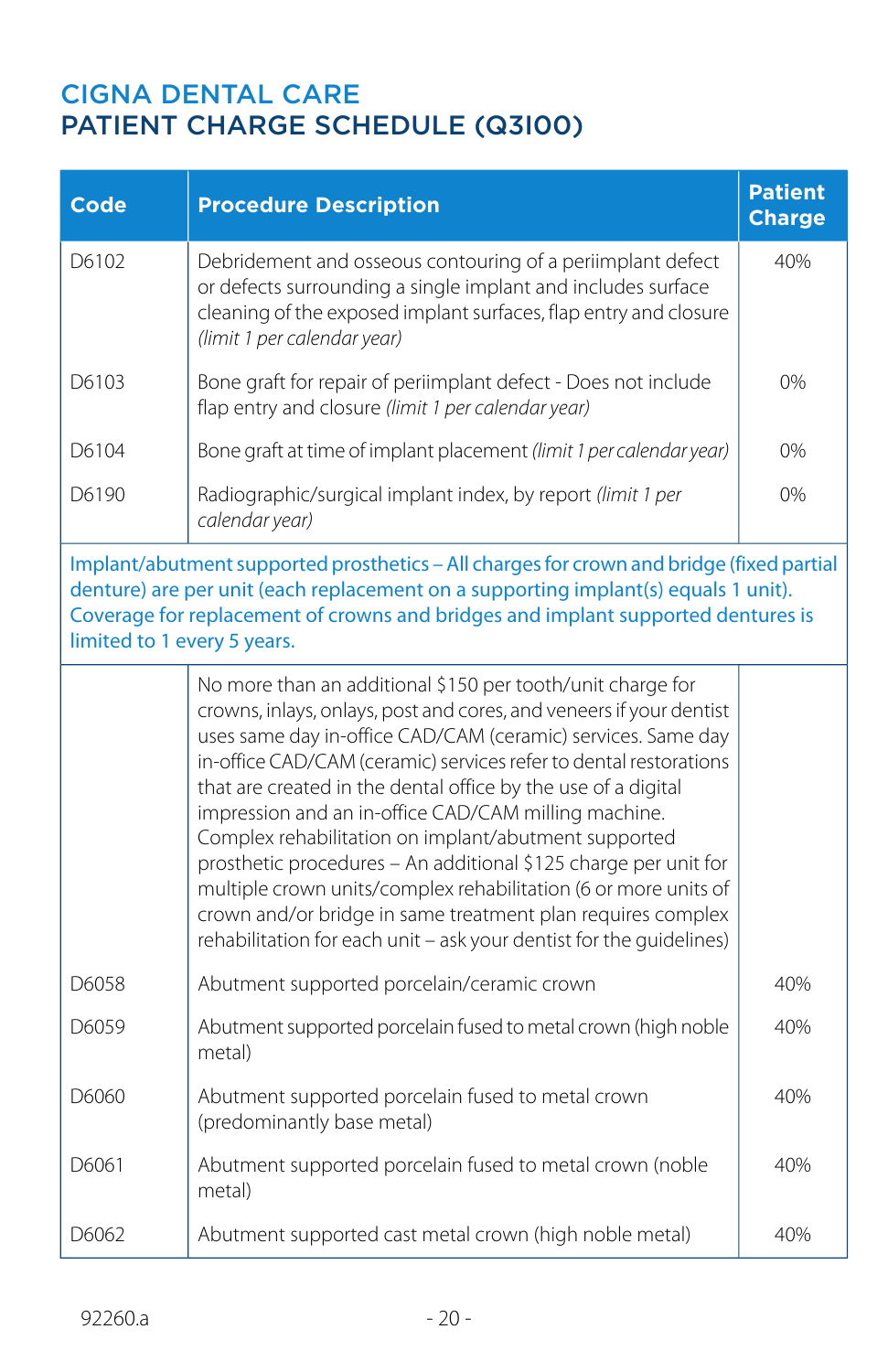| <b>Code</b> | <b>Procedure Description</b>                                                                                                  | <b>Patient</b><br><b>Charge</b> |
|-------------|-------------------------------------------------------------------------------------------------------------------------------|---------------------------------|
| D6063       | Abutment supported cast metal crown (predominantly base<br>metal)                                                             | 40%                             |
| D6064       | Abutment supported cast metal crown (noble metal)                                                                             | 40%                             |
| D6065       | Implant supported porcelain/ceramic crown                                                                                     | 40%                             |
| D6066       | Implant supported porcelain fused to metal crown (titanium,<br>titanium alloy, high noble metal)                              | 40%                             |
| D6067       | Implant supported metal crown (titanium, titanium alloy, high<br>noble metal)                                                 | 40%                             |
| D6068       | Abutment supported retainer for porcelain/ceramic fixed partial<br>denture                                                    | 40%                             |
| D6069       | Abutment supported retainer for porcelain fused to metal fixed<br>partial denture (high noble metal)                          | 40%                             |
| D6070       | Abutment supported retainer for porcelain fused to metal fixed<br>partial denture (predominantly base metal)                  | 40%                             |
| D6071       | Abutment supported retainer for porcelain fused to metal fixed<br>partial denture (noble metal)                               | 40%                             |
| D6072       | Abutment supported retainer for cast metal fixed partial denture<br>(high noble metal)                                        | 40%                             |
| D6073       | Abutment supported retainer for cast metal fixed partial denture<br>(predominantly base metal)                                | 40%                             |
| D6074       | Abutment supported retainer for cast metal fixed partial denture<br>(noble metal)                                             | 40%                             |
| D6075       | Implant supported retainer for ceramic fixed partial denture                                                                  | 40%                             |
| D6076       | Implant supported retainer for porcelain fused to metal fixed<br>partial denture (titanium, titanium alloy, high noble metal) | 40%                             |
| D6077       | Implant supported retainer for cast metal fixed partial denture<br>(titanium, titanium alloy, high noble metal)               | 40%                             |
| D6085       | Provisional implant crown                                                                                                     | 40%                             |
| D6092       | Re-cement implant/abutment supported crown                                                                                    | 40%                             |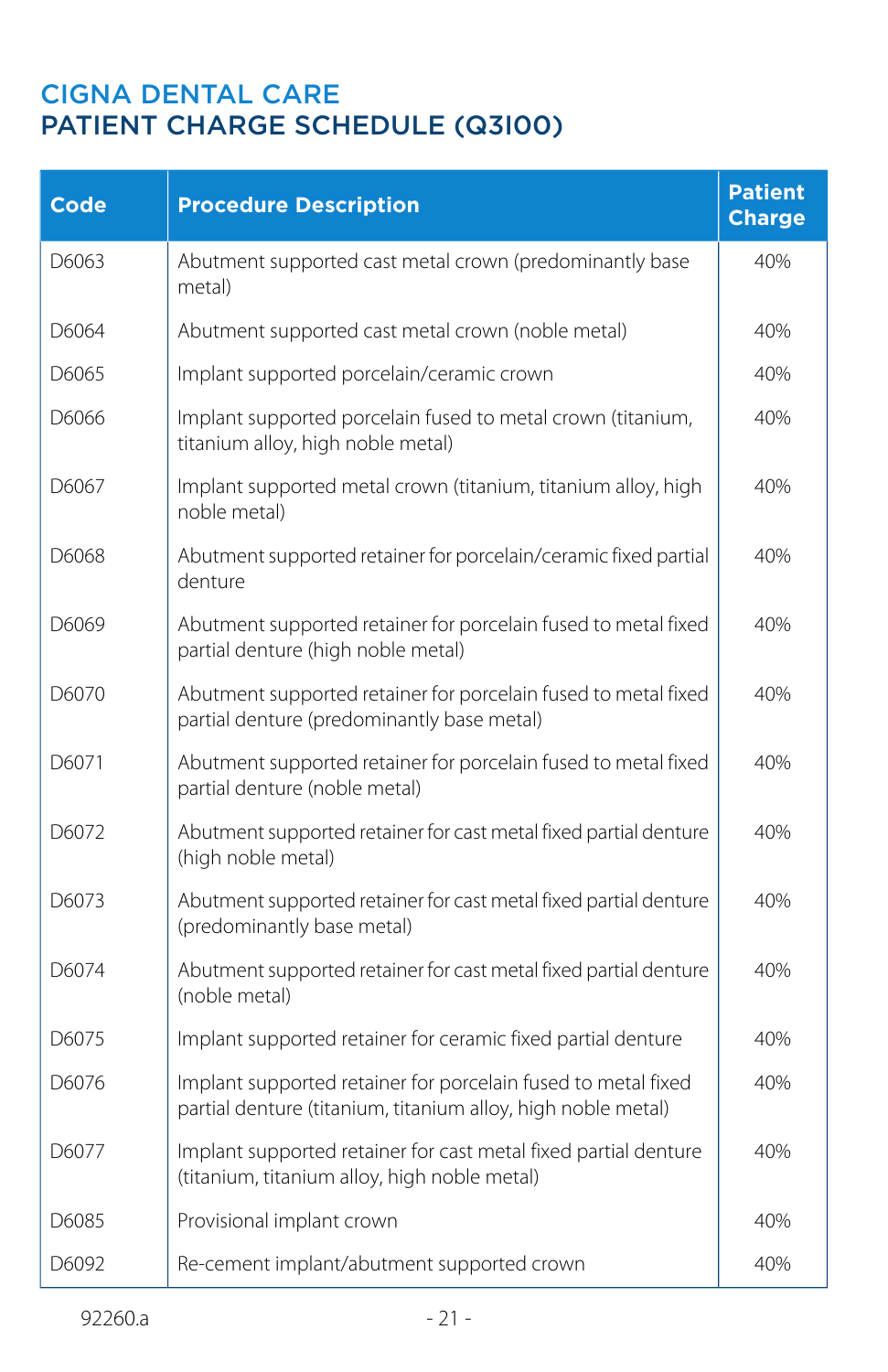| <b>Code</b> | <b>Procedure Description</b>                                                                                                                                       | <b>Patient</b><br><b>Charge</b> |
|-------------|--------------------------------------------------------------------------------------------------------------------------------------------------------------------|---------------------------------|
| D6093       | Re-cement implant/abutment supported fixed partial denture                                                                                                         | 40%                             |
| D6094       | Abutment supported crown (titanium)                                                                                                                                | 40%                             |
| D6110       | Implant /abutment supported removable denture for edentulous<br>arch - Maxillary                                                                                   | 40%                             |
| D6111       | Implant /abutment supported removable denture for edentulous<br>arch – Mandibular                                                                                  | 40%                             |
| D6112       | Implant /abutment supported removable denture for partially<br>edentulous arch - Maxillary                                                                         | 40%                             |
| D6113       | Implant /abutment supported removable denture for partially<br>edentulous arch - Mandibular                                                                        | 40%                             |
| D6114       | Implant /abutment supported fixed denture for edentulous arch<br>– Maxillary                                                                                       | 40%                             |
| D6115       | Implant /abutment supported fixed denture for edentulous arch<br>- Mandibular                                                                                      | 40%                             |
| D6116       | Implant /abutment supported fixed denture for partially<br>edentulous arch - Maxillary                                                                             | 40%                             |
| D6117       | Implant /abutment supported fixed denture for partially<br>edentulous arch - Mandibular                                                                            | 40%                             |
| D6194       | Abutment supported retainer crown for fixed partial denture<br>(titanium)                                                                                          | 40%                             |
|             | Oral surgery (includes routine postoperative treatment) - Surgical removal of impacted<br>tooth - Not covered for ages below 15 unless pathology (disease) exists. |                                 |
| D7111       | Extraction of coronal remnants - Deciduous tooth                                                                                                                   | 0%                              |
| D7140       | Extraction, erupted tooth or exposed root - Elevation and/or<br>forceps removal                                                                                    | $0\%$                           |
| D7210       | Extraction, erupted tooth - Removal of bone and/or section of<br>tooth                                                                                             | 0%                              |
| D7220       | Removal of impacted tooth - Soft tissue                                                                                                                            | 0%                              |
| D7230       | Removal of impacted tooth - Partially bony                                                                                                                         | 40%                             |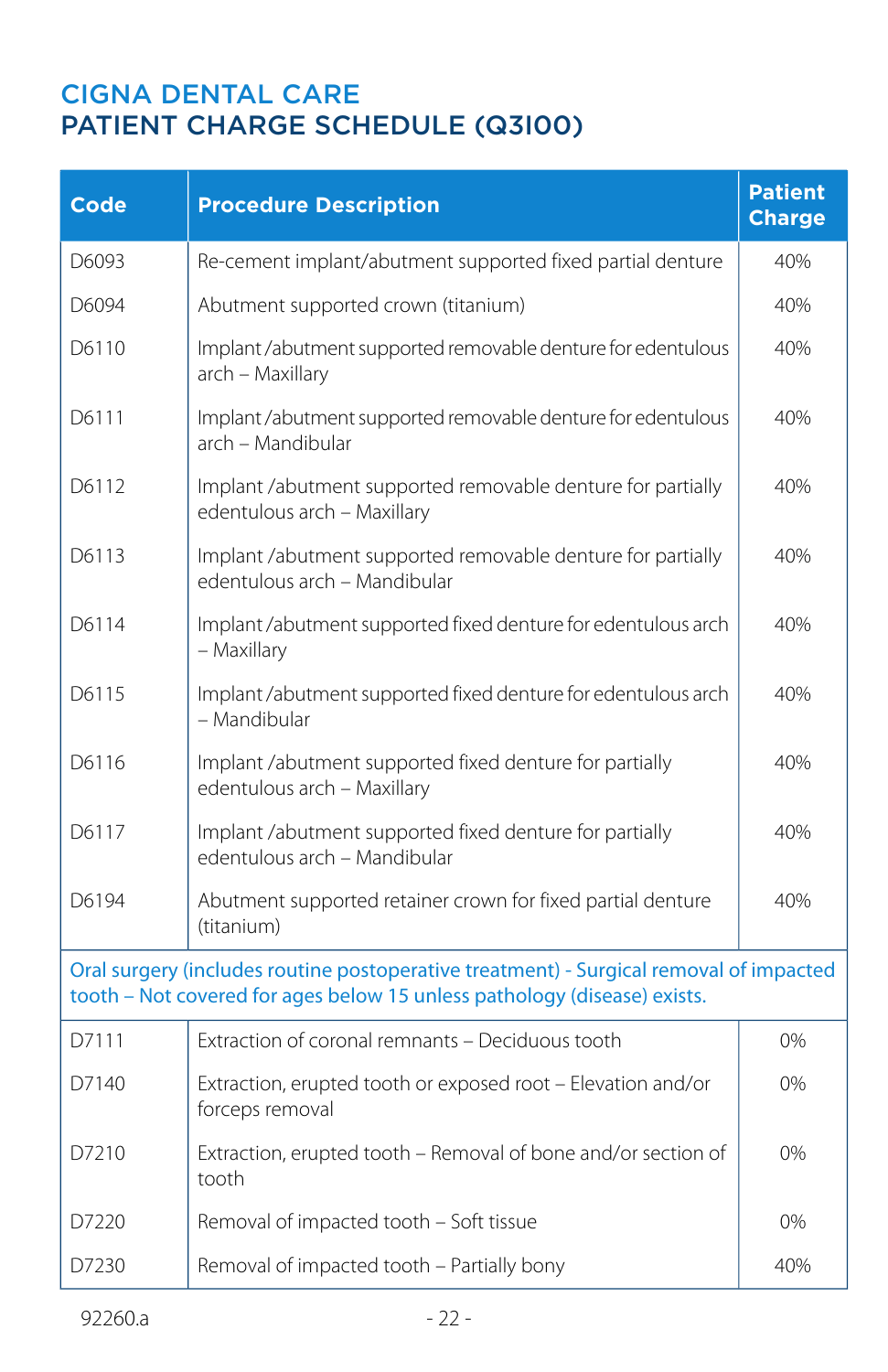| <b>Code</b> | <b>Procedure Description</b>                                                                                                               | <b>Patient</b><br><b>Charge</b> |
|-------------|--------------------------------------------------------------------------------------------------------------------------------------------|---------------------------------|
| D7240       | Removal of impacted tooth - Completely bony                                                                                                | 40%                             |
| D7241       | Removal of impacted tooth - Completely bony, unusual<br>complications (narrative required)                                                 | 40%                             |
| D7250       | Removal of residual tooth roots - Cutting procedure                                                                                        | 0%                              |
| D7251       | Coronectomy - Intentional partial tooth removal                                                                                            | 40%                             |
| D7260       | Oroantral fistula closure                                                                                                                  | 0%                              |
| D7261       | Primary closure of a sinus perforation                                                                                                     | 0%                              |
| D7270       | Tooth stabilization of accidentally evulsed or displaced tooth                                                                             | 0%                              |
| D7280       | Exposure of an unerupted tooth (excluding wisdom teeth)                                                                                    | 40%                             |
| D7283       | Placement of device to facilitate eruption of impacted tooth                                                                               | 40%                             |
| D7285       | Incisional biopsy of oral tissue - Hard (bone, tooth) (tooth related<br>- not allowed when in conjunction with another surgical procedure) | 0%                              |
| D7286       | Incisional biopsy of oral tissue - Soft (all others) (tooth related -<br>not allowed when in conjunction with another surgical procedure)  | 0%                              |
| D7287       | Exfoliative cytological sample collection                                                                                                  | 0%                              |
| D7288       | Brush biopsy - Transepithelial sample collection                                                                                           | 40%                             |
| D7310       | Alveoloplasty in conjunction with extractions - 4 or more teeth<br>or tooth spaces per quadrant                                            | 0%                              |
| D7311       | Alveoloplasty in conjunction with extractions - 1 to 3 teeth or<br>tooth spaces per quadrant                                               | 0%                              |
| D7320       | Alveoloplasty not in conjunction with extractions - 4 or more<br>teeth or tooth spaces per quadrant                                        | 0%                              |
| D7321       | Alveoloplasty not in conjunction with extractions - 1 to 3 teeth<br>or tooth spaces per quadrant                                           | 0%                              |
| D7450       | Removal of benign odontogenic cyst or tumor - Up to 1.25 cm                                                                                | 0%                              |
| D7451       | Removal of benign odontogenic cyst or tumor - Greater than<br>$1.25$ cm                                                                    | 0%                              |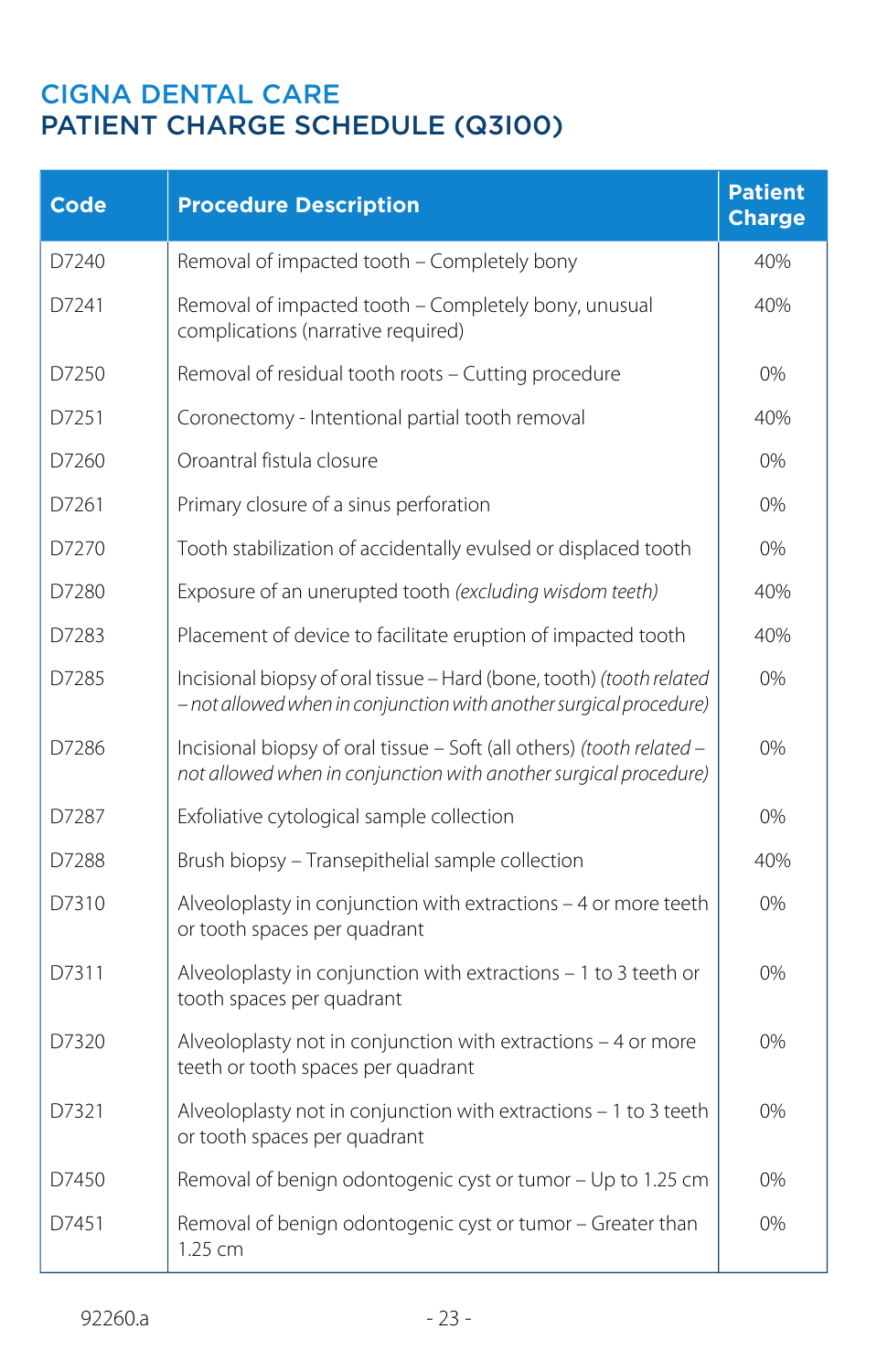| <b>Code</b> | <b>Procedure Description</b>                                                                                                                                                       | <b>Patient</b><br><b>Charge</b> |
|-------------|------------------------------------------------------------------------------------------------------------------------------------------------------------------------------------|---------------------------------|
| D7471       | Removal of lateral exostosis - Maxilla or mandible                                                                                                                                 | 0%                              |
| D7472       | Removal of torus palatinus                                                                                                                                                         | 0%                              |
| D7473       | Removal of torus mandibularis                                                                                                                                                      | $0\%$                           |
| D7485       | Reduction of osseous tuberosity                                                                                                                                                    | 0%                              |
| D7510       | Incision and drainage of abscess - Intraoral soft tissue                                                                                                                           | 0%                              |
| D7511       | Incision and drainage of abscess - Intraoral soft tissue<br>complicated                                                                                                            | 0%                              |
| D7520       | Incision and drainage of abscess - Extraoral soft tissue                                                                                                                           | 0%                              |
| D7521       | Incision and drainage of abscess - Extraoral soft tissue -<br>Complicated (includes drainage of multiple fascial spaces)                                                           | 0%                              |
| D7880       | Occlusal orthotic device, by report - (limit 1 per 24 months; only<br>covered in conjunction with Temporomandibular Joint (TMJ)<br>treatment)                                      | 40%                             |
| D7881       | Occlusal orthotic device adjustment                                                                                                                                                | 0%                              |
| D7910       | Suture of recent small wounds up to 5cm                                                                                                                                            | $0\%$                           |
| D7951       | Sinus augmentation with bone or bone substitutes via a lateral<br>open approach (limit 1 per calendar year; only covered in<br>conjunction with the surgical placement of implant) | 40%                             |
| D7952       | Sinus augmentation via a vertical approach (limit 1 per calendar<br>year; only covered in conjunction with the surgical placement of<br><i>implant</i> )                           | 40%                             |
| D7953       | Bone replacement graft for ridge preservation - Per site (limit 1<br>per calendar year; only covered in conjunction with the surgical<br>placement of implant)                     | 40%                             |
| D7960       | Frenulectomy - Also known as frenectomy or frenotomy -<br>Separate procedure not incidental to another procedure                                                                   | 0%                              |
| D7963       | Frenuloplasty                                                                                                                                                                      | 0%                              |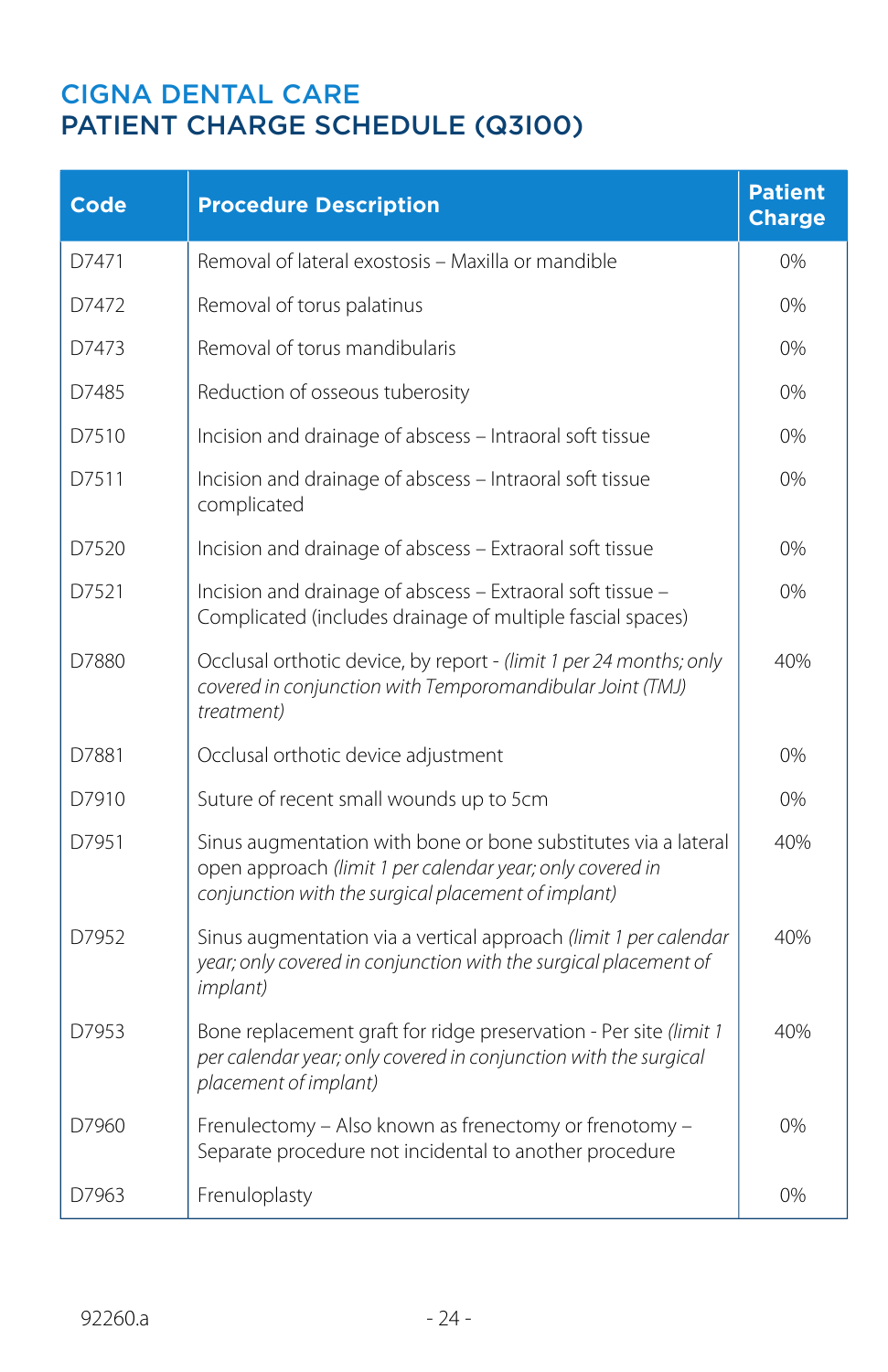| <b>Code</b> | <b>Procedure Description</b>                                                                                                                                                                                                      | <b>Patient</b><br><b>Charge</b> |
|-------------|-----------------------------------------------------------------------------------------------------------------------------------------------------------------------------------------------------------------------------------|---------------------------------|
|             | Orthodontics (tooth movement) - Orthodontic treatment (Maximum benefit of 24 months<br>of interceptive and/or comprehensive treatment. Atypical cases or cases beyond 24<br>months require an additional payment by the patient.) |                                 |
| D8050       | Interceptive orthodontic treatment of the primary dentition -<br>Banding                                                                                                                                                          | 40%                             |
| D8060       | Interceptive orthodontic treatment of the transitional dentition<br>- Banding                                                                                                                                                     | 40%                             |
| D8070       | Comprehensive orthodontic treatment of the transitional<br>dentition - Banding                                                                                                                                                    | 40%                             |
| D8080       | Comprehensive orthodontic treatment of the adolescent<br>dentition - Banding                                                                                                                                                      | 40%                             |
| D8090       | Comprehensive orthodontic treatment of the adult dentition -<br>Banding                                                                                                                                                           | 40%                             |
| D8210       | Removable appliance therapy                                                                                                                                                                                                       | 40%                             |
| D8220       | Fixed appliance therapy                                                                                                                                                                                                           | 40%                             |
| D8660       | Pre-orthodontic treatment examination to monitor growth and<br>development                                                                                                                                                        | 40%                             |
| D8670       | Periodic orthodontic treatment visit<br>Children - Up to 19th birthday:                                                                                                                                                           |                                 |
|             | 24-month treatment fee                                                                                                                                                                                                            | 40%                             |
|             | Adults:                                                                                                                                                                                                                           |                                 |
|             | 24-month treatment fee                                                                                                                                                                                                            | 40%                             |
| D8680       | Orthodontic retention - Removal of appliances, construction<br>and placement of retainer(s)                                                                                                                                       | 40%                             |
| D8681       | Removable orthodontic retainer adjustment                                                                                                                                                                                         | 0%                              |
| D8693       | Re-cement or re-bond fixed retainer                                                                                                                                                                                               | 40%                             |
| D8694       | Repair of fixed retainers, includes reattachment                                                                                                                                                                                  | 40%                             |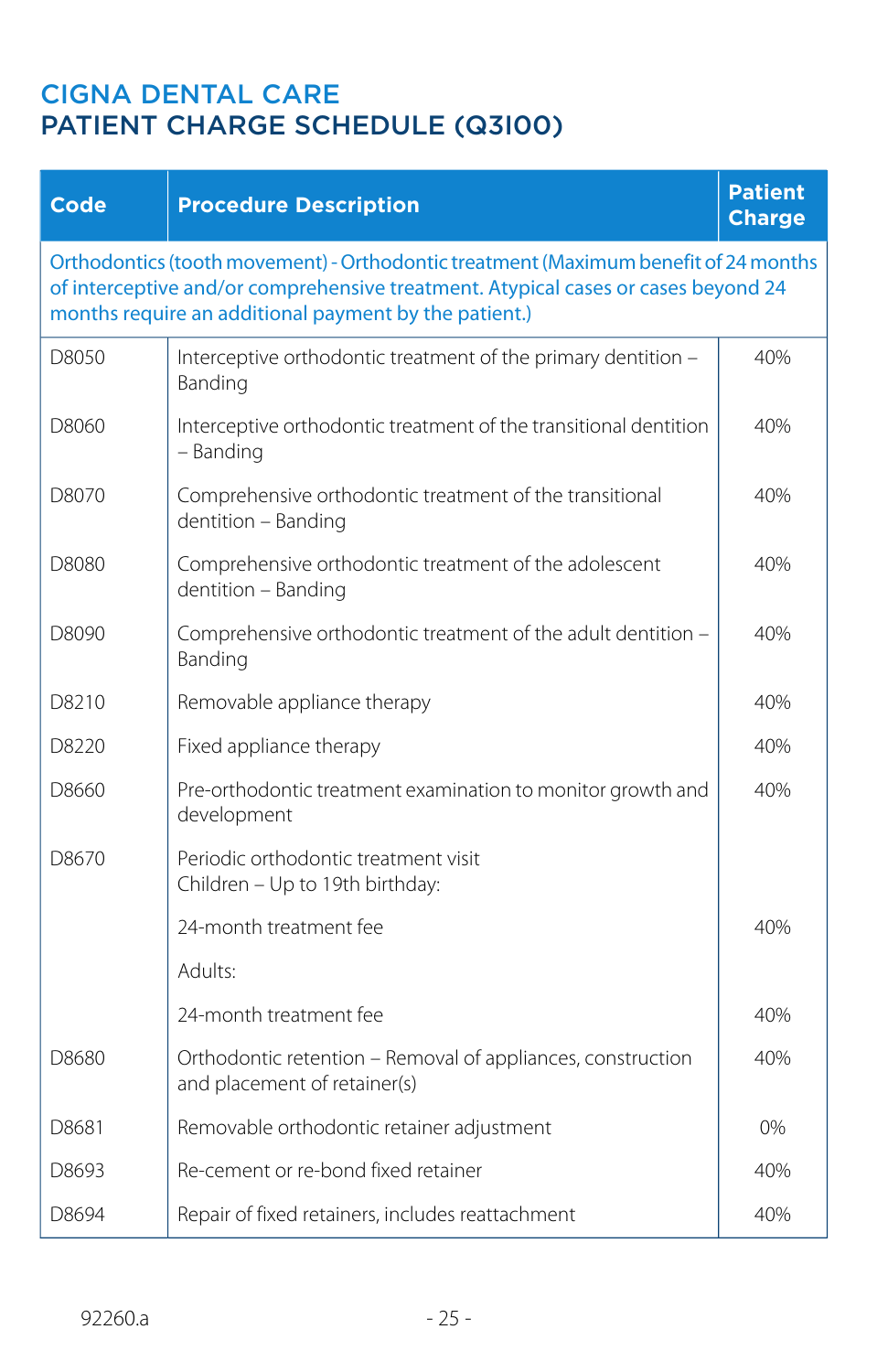| Code                                                                                                                                                                                                                                                                                                                                                                                                                                                                                                                                                                | <b>Procedure Description</b>                                                              | <b>Patient</b><br><b>Charge</b> |
|---------------------------------------------------------------------------------------------------------------------------------------------------------------------------------------------------------------------------------------------------------------------------------------------------------------------------------------------------------------------------------------------------------------------------------------------------------------------------------------------------------------------------------------------------------------------|-------------------------------------------------------------------------------------------|---------------------------------|
| D8999                                                                                                                                                                                                                                                                                                                                                                                                                                                                                                                                                               | Unspecified orthodontic procedure - By report (orthodontic<br>treatment plan and records) | 40%                             |
| General anesthesia/IV sedation - General anesthesia is covered when performed by an<br>oral surgeon when medically necessary for covered procedures listed on the Patient<br>Charge Schedule. IV sedation is covered when performed by a periodontist or oral surgeon<br>when medically necessary for covered procedures listed on the Patient Charge Schedule.<br>Plan limitation for this benefit is 1 hour per appointment. There is no coverage for general<br>anesthesia or IV sedation when used for the purpose of anxiety control or patient<br>management. |                                                                                           |                                 |
| D9211                                                                                                                                                                                                                                                                                                                                                                                                                                                                                                                                                               | Regional block anesthesia                                                                 | 0%                              |
| D9212                                                                                                                                                                                                                                                                                                                                                                                                                                                                                                                                                               | Trigeminal division block anesthesia                                                      | 0%                              |
| D9215                                                                                                                                                                                                                                                                                                                                                                                                                                                                                                                                                               | Local anesthesia                                                                          | 0%                              |
| D9223                                                                                                                                                                                                                                                                                                                                                                                                                                                                                                                                                               | Deep sedation/general anesthesia - Each 15 minute increment                               | 0%                              |
| D9243                                                                                                                                                                                                                                                                                                                                                                                                                                                                                                                                                               | Intravenous moderate (conscious) sedation/analgesia - Each 15<br>minute increment         | 0%                              |
| D9610                                                                                                                                                                                                                                                                                                                                                                                                                                                                                                                                                               | Therapeutic parenteral drug, single administration                                        | 0%                              |
| D9612                                                                                                                                                                                                                                                                                                                                                                                                                                                                                                                                                               | Therapeutic parenteral drugs, 2 or more administrations, different<br>medications         | 0%                              |
| D9630                                                                                                                                                                                                                                                                                                                                                                                                                                                                                                                                                               | Drugs or medicaments dispensed in the office for home use                                 | 0%                              |
| D9910                                                                                                                                                                                                                                                                                                                                                                                                                                                                                                                                                               | Application of desensitizing medicament                                                   | 0%                              |
| <b>Emergency services</b>                                                                                                                                                                                                                                                                                                                                                                                                                                                                                                                                           |                                                                                           |                                 |
| D9110                                                                                                                                                                                                                                                                                                                                                                                                                                                                                                                                                               | Palliative (emergency) treatment of dental pain - Minor<br>procedure                      | 0%                              |
| D9120                                                                                                                                                                                                                                                                                                                                                                                                                                                                                                                                                               | Fixed partial denture sectioning                                                          | 0%                              |
| D9440                                                                                                                                                                                                                                                                                                                                                                                                                                                                                                                                                               | Office visit - After regularly scheduled hours                                            | 0%                              |
| <b>Miscellaneous services</b>                                                                                                                                                                                                                                                                                                                                                                                                                                                                                                                                       |                                                                                           |                                 |
| D9940                                                                                                                                                                                                                                                                                                                                                                                                                                                                                                                                                               | Occlusal guard - By report (limit 1 per 24 months)                                        | 40%                             |
| D9941                                                                                                                                                                                                                                                                                                                                                                                                                                                                                                                                                               | Fabrication of athletic mouthguard (limit 1 per 12 months)                                | 40%                             |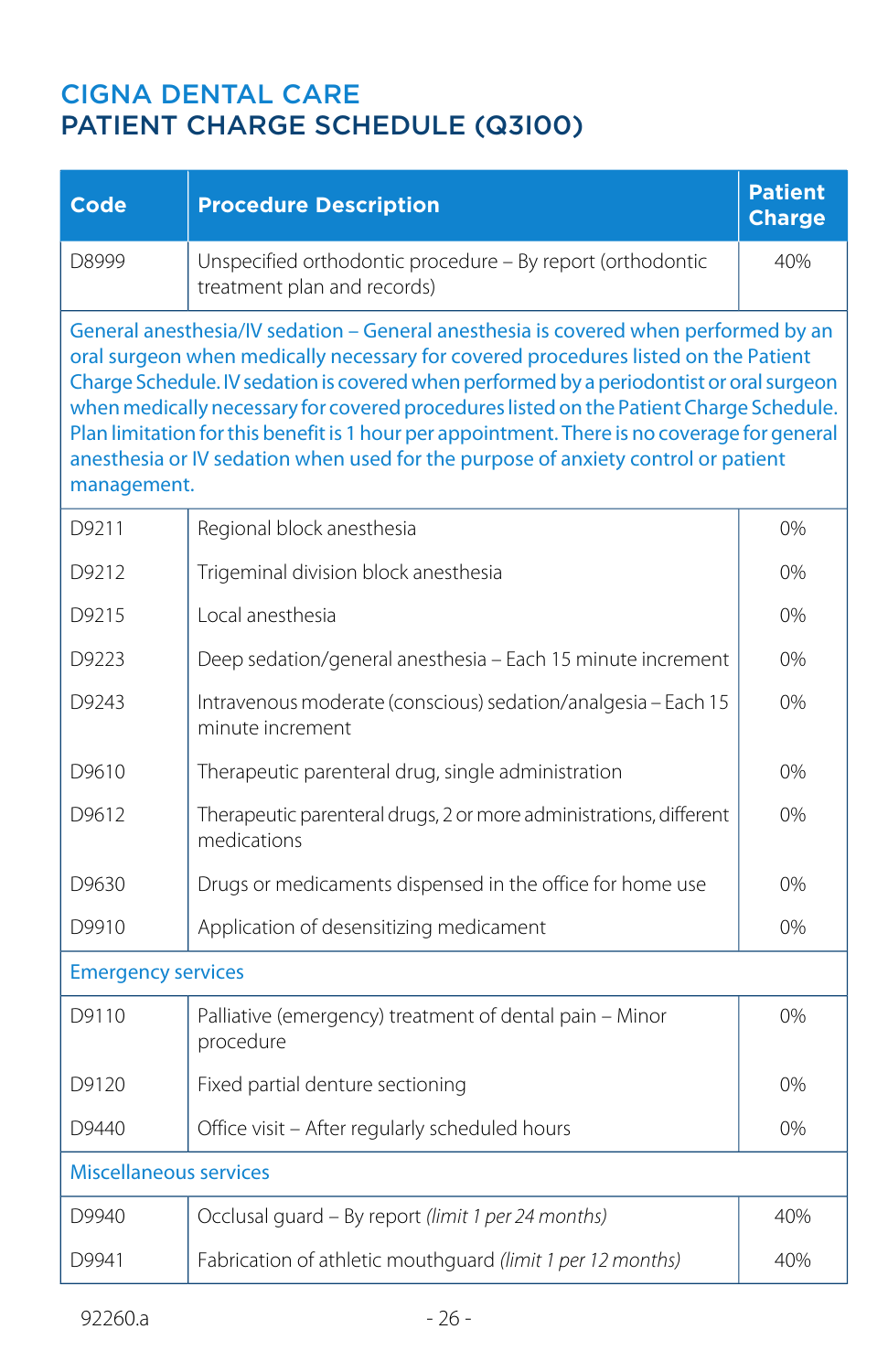included in its current publication.

| Code                                                                                                                                                                                                                                                                                                                                                                      | <b>Procedure Description</b>                                                                                                                                 | <b>Patient</b><br><b>Charge</b> |
|---------------------------------------------------------------------------------------------------------------------------------------------------------------------------------------------------------------------------------------------------------------------------------------------------------------------------------------------------------------------------|--------------------------------------------------------------------------------------------------------------------------------------------------------------|---------------------------------|
| D9942                                                                                                                                                                                                                                                                                                                                                                     | Repair and/or reline of occlusal guard                                                                                                                       | 40%                             |
| D9943                                                                                                                                                                                                                                                                                                                                                                     | Occlusal quard adjustment                                                                                                                                    | $0\%$                           |
| D9951                                                                                                                                                                                                                                                                                                                                                                     | Occlusal adjustment - Limited                                                                                                                                | 40%                             |
| D9952                                                                                                                                                                                                                                                                                                                                                                     | Occlusal adjustment - Complete                                                                                                                               | 40%                             |
| D9975                                                                                                                                                                                                                                                                                                                                                                     | External bleaching for home application, per arch; includes<br>materials and fabrication of custom trays (all other methods of<br>bleaching are not covered) | \$165.00                        |
| This may contain CDT Dental Procedure Codes and/or portions of, or excerpts from the Code<br>on Dental Procedures and Nomenclature (CDT Code) contained within the current version<br>of the "Dental Procedure Codes", a copyrighted publication provided by the American Dental<br>Association. The American Dental Association does not endorse any codes which are not |                                                                                                                                                              |                                 |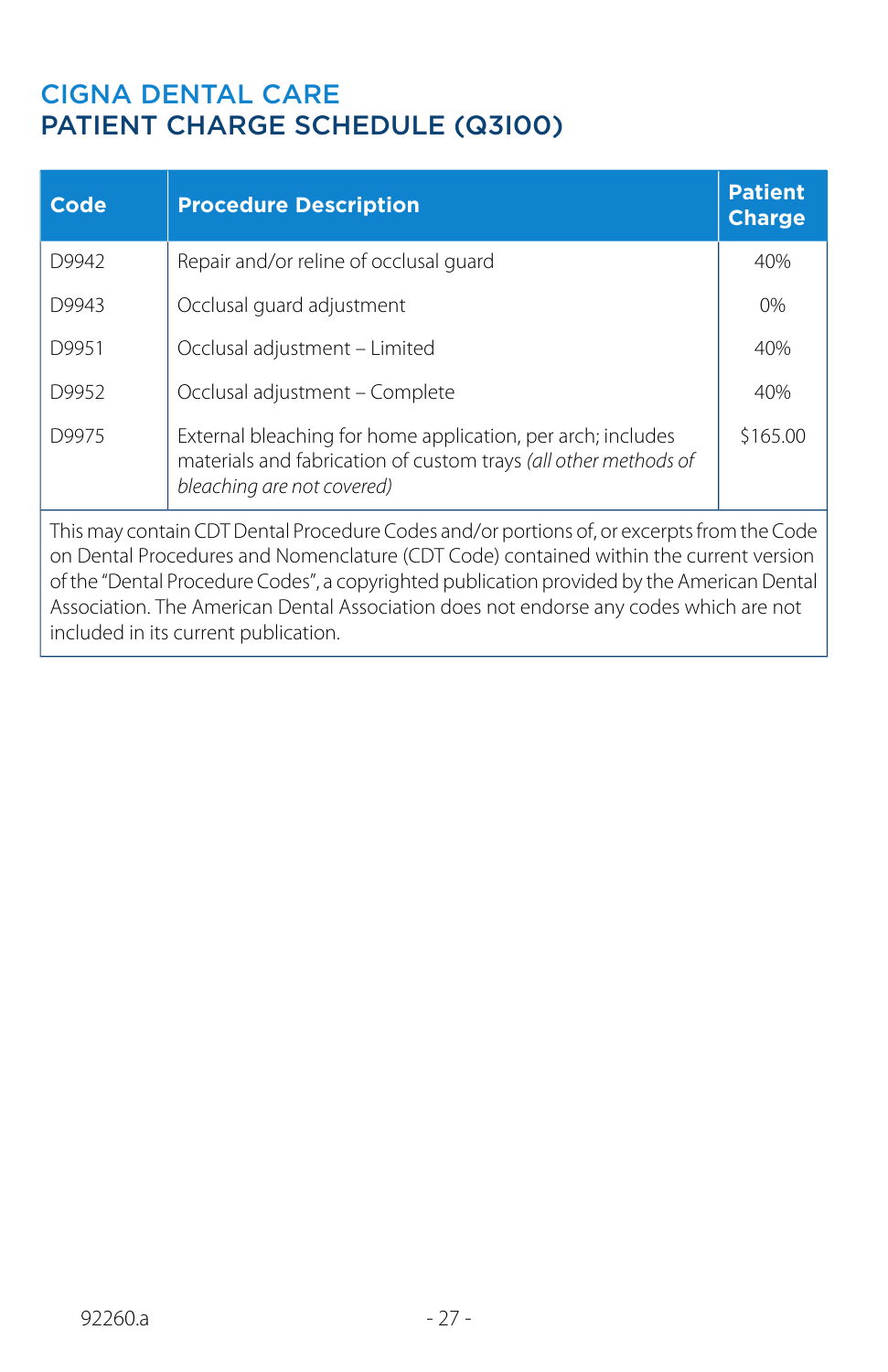## After your enrollment is effective:

Call the dental office identified in your Welcome Kit. If you wish to change dental offices, a transfer can be arranged at no charge by calling Cigna Dental at the toll free number listed on your ID card or plan materials. Multiple ways to locate a (\*DHMO) Network General Dentist:

- **›** Online provider directory at **Cigna.com**
- **›** Online provider directory on **myCigna.com**
- **›** Call the number located on your ID card to:
	- Use the Dental Office Locator via Speech Recognition
	- Speak to a Customer Service Representative

**EMERGENCY:** If you have a dental emergency as defined in your group's plan documents, contact your Network General Dentist as soon as possible. If you are out of your service area or unable to contact your Network Office, emergency care can be rendered by any licensed dentist. Definitive treatment (e.g., root canal) is not considered emergency care and should be performed or referred by your Network General Dentist. Consult your group's plan documents for a complete definition of dental emergency, your emergency benefit and a listing of Exclusions and Limitations.